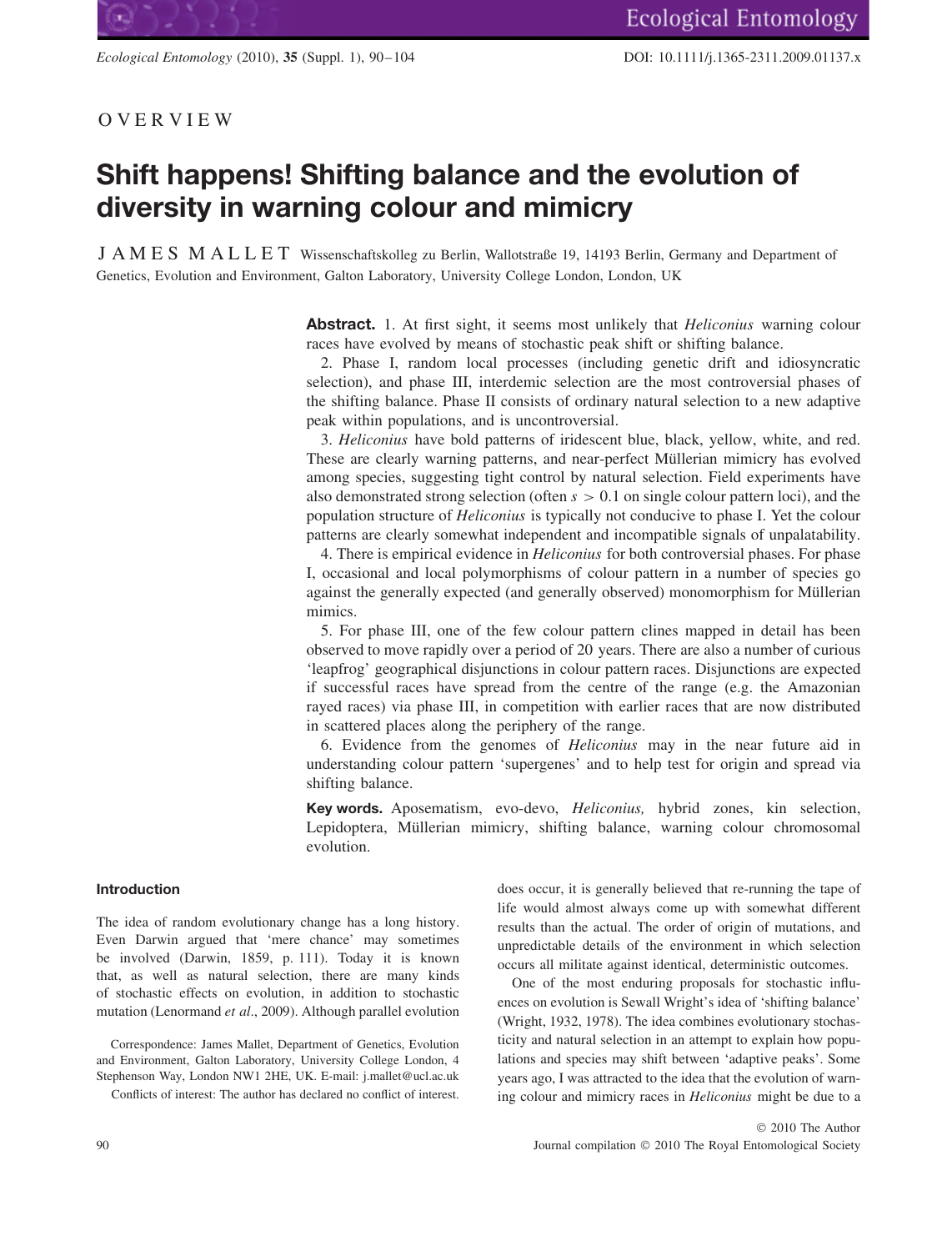form of the shifting balance (Mallet, 1986). My ideas at this time were undoubtedly naive, and the shifting balance probably seems an odd explanation at first sight, since it is clear that natural selection on *Heliconius* mimicry is extremely strong (Benson, 1972; Mallet & Barton, 1989b; Kapan, 2001; Langham, 2004). How could drift possibly be involved? Since then, the shifting balance has fallen into much greater disrepute. Nonetheless, as I shall show, geographic variation in *Heliconius* warning colour provides a case which, it seems to me, might well be explained by shifting balance, and the *Heliconius* system sidesteps most of the hurdles raised by critics. If it happens here, who is to say it may not be a common means of adaptation in less well understood systems? For the Darwin–Wallace special issue of this journal, I therefore return to this theme, and add arguments based on new empirical data.

#### **The 'shifting balance' theory and its critics**

Evolution by natural selection in even a moderately polymorphic species must work with a huge complexity of possible combinations. Based on studies of animal breeding, Wright argued that genetics of multilocus adaptation would be highly epistatic in such a way that many adaptive peaks would be found. The resultant 'adaptive landscape' would be rugged (Wright, 1932). He deduced that it would be almost impossible for natural selection alone, which can only aid climbing local adaptive peaks, ever to attain the fittest global peaks in the multidimensional adaptive space. Populations would get stuck on suboptimal, lower (i.e. less fit) peaks in the landscape.

By analogy with animal breeding, Wright knew that finite populations under selection tend to lose fitness, mainly because rare deleterious alleles become fixed by chance at some loci. However, this inbreeding depression can be reversed by crossing with some of the fittest genotypes from other selected populations. He felt that adaptation could proceed most rapidly under successive shifts in balance, from exploratory stochastic processes, 'genic' selection within populations, to migration, competition, and recombination between genotypes (which he called 'genotypic' or 'intergroup' selection). The recombination and spread of successful peaks would enable peak shifting by the entire metapopulation (Wright, 1980). He therefore intuited that many small, loosely connected demes could explore the available adaptive space, due to stochastic processes, more efficiently than a single, large population. Demes that by chance hit on useful gene combinations would then export their genotypic combinations to other populations, and ultimately to the whole metapopulation, by intergroup selection. In addition, he felt that combinations might form between different successful peaks, resulting in new combinations that were perhaps even more successful than either combining peak alone. In later years, he called the whole process the 'shifting balance' theory of evolution (Wright, 1978). He conceived the process in terms of three phases (Wright, 1982, p. 8):

- Phase I: 'extensive local differentiation, with wide stochastic variability in each locality'.
- Phase II: 'occasional crossing of a saddle leading to a higher selective peak under mass selection'.

Phase III: 'excess proliferation of, and dispersion from, those local populations in which a peak-shift has occurred, leading to occupation of the superior selective peak by the species as a whole'.

To Wright, this process is a supplement, rather than an alternative to Fisherian mass selection, 'since such selection is involved in all three phases'.

Even the most critical authors agree that shifting balance can cause peak shifts, very likely in combination with Fisherian alternatives. Simulated annealing, or 'Metropolis-coupled Markov chain Monte Carlo' (MCMCMC) methods actually use a similar algorithm for computer optimisation in parameterrich statistical models, for instance in Bayesian phylogenetic analyses (Huelsenbeck & Ronquist, 2001). Theory shows that shifting balance might well be common in continuous populations provided that neighbourhood population sizes are reasonably small (say 10–30) somewhere within the range of a species (Rouhani & Barton, 1987; Barton & Rouhani, 1991), or in demic metapopulations with  $Nm \approx 1$  or less, where  $N =$  effective population size of each deme, and  $m =$  fraction exchanged with other populations (Barton & Rouhani, 1993). These results show that observed rates of chromosomal evolution, to give just the most concrete example, can readily be explained by stochastic peak shift (Barton & Rouhani, 1987).

The shifting balance has, however, been criticised as being a verbal model lacking rigour, and indeed Sewall Wright himself argued that his theory of evolution explained just about everything from evolutionary progress within species, speciation, punctuated equilibria in the fossil record, and especially macroevolution. A few years ago, the idea was comprehensively attacked (Coyne *et al*., 1997; Gavrilets, 1997). A quick précis of some of the more cogent criticisms is as follows: (1) The shifting balance can be shown to work in theory, but this does not mean that it works more rapidly than selection alone. (2) It is not clear that multilocus adaptive landscapes are really rugged. Peaks in some dimensions may easily be connected via ridges in other dimensions, which potentially allows classical selection to approach global optima without stochasticity. (3) Local population sizes greater than about 10 can make peak shift prohibitively rare. (4) Interpopulation selection as a means of exporting adaptive peaks will typically not be very efficient, and indeed can sometimes lead to establishment of inferior peaks. (5) It would be hard for major adaptations to be assembled by combining adaptive peaks because of likely incompatibilities between them. Finally, (6) although genetic drift, natural selection within populations, and interpopulation selection have all been demonstrated in nature, no system demonstrates all three phases simultaneously. These authors concluded that classical, 'Fisherian' natural selection has not been disproved for any convincing case, and that parsimony therefore leads one to prefer the simpler, one-stage process.

This attack generated considerable discussion between supporters and critics of the shifting balance (Wade & Goodnight, 1998; Peck *et al*., 1998; Coyne *et al*., 2000; Goodnight & Wade, 2000; Peck *et al*., 2000). These criticisms and rebuttals to some extent 'talk past each other'; both sides make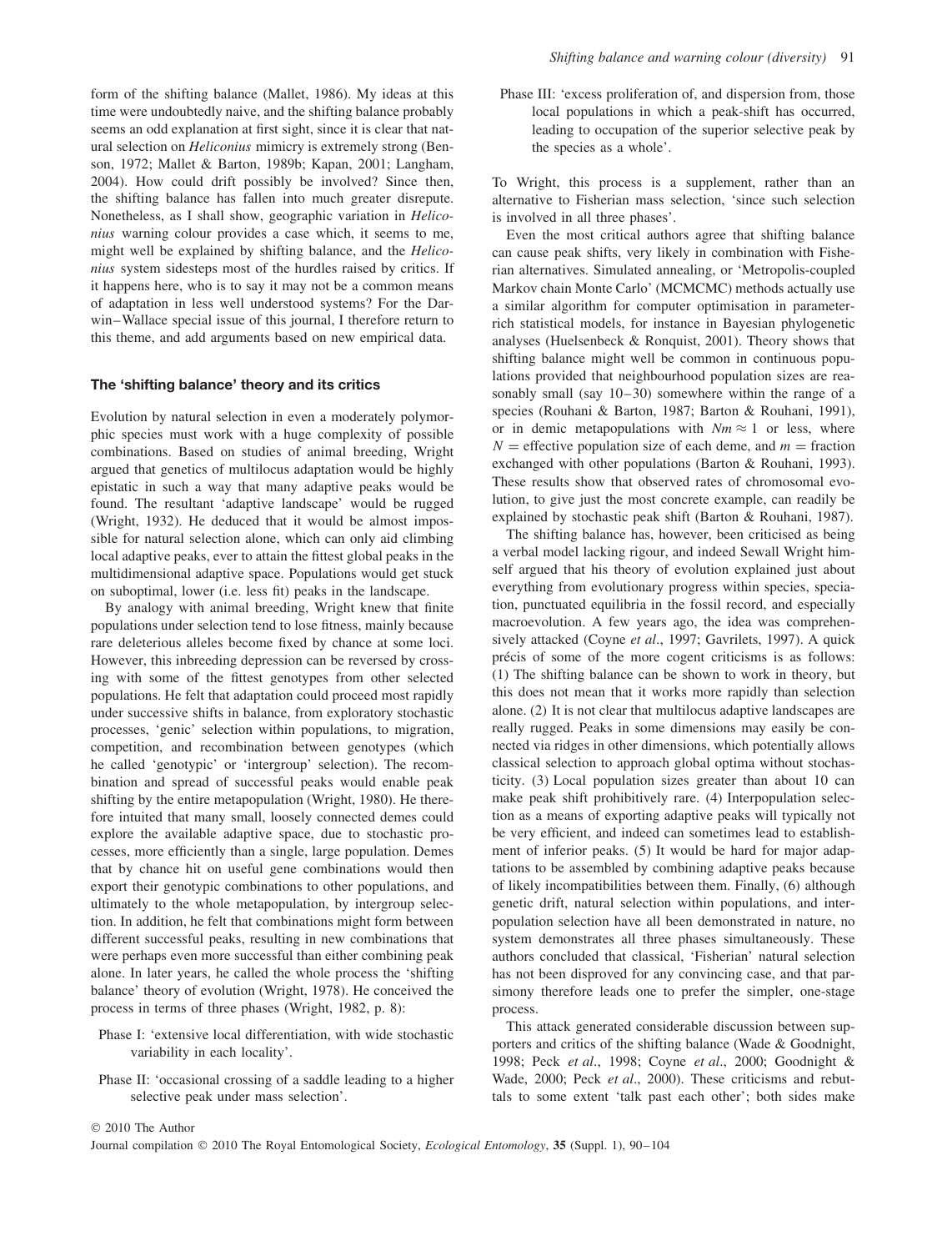good points, and perhaps the most sensible conclusion is to not 'throw the baby out with the bathwater' (Whitlock & Phillips, 2000). In their balanced discussion, Whitlock and Phillips (2000) argue that the adaptive landscape is a useful metaphor, that the shifting balance may be important and is theoretically plausible, but that it is an unsolved empirical question as to how common or necessary stochastic peak shift is. The Coyne *et al*. critique has, on the other hand, had the salutary effect of making one shy away from naive shifting balance models as major explanations for adaptation, unless there is extremely good evidence.

A few exceptions still seem to demand shifting balance or similar stochastic initiating effects in one population which can become later amplified to spread to the entire metapopulation. One of these is polyploidy (see also discussion of underdominant single-chromosome rearrangements below). The first 'neopolyploid' mutant individual in a population is reproductively isolated from its parent species because crosses produce infertile, triploid progeny. As such it is liable to suffer a kind of Allee effect, a minority cytotype disadvantage, due to an absence of its own kind with which to mate (Levin, 1975; Husband, 2000). A neopolyploid individual in a self-compatible lineage can potentially reproduce sexually after mating with itself (i.e. by selfing). However, its fitness inevitably will be reduced compared with the parent species because of the loss of all fitness components normally gained from outcrossing (Levin, 1975; Husband, 2000), and also because neopolyploids almost always suffer from abnormal chromosomal segregation (Ramsey & Schemske, 2002). In the absence of any ecological differences, tetraploids and diploids might both be expected to exclude the other from within their ranges, and there are cases of such patchy mutual exclusion in flowering plants (Burton & Husband, 1999). Yet polyploid speciation is nonetheless reasonably common, causing up to  $\approx$ 31% of all speciation events in ferns and ≈15% in flowering plants (Otto & Whitton, 2000; Wood *et al*., 2009). A likely starter on the route to polyploidy, as with simple chromosomal rearrangement evolution, is local drift: once a polyploid population is established locally, so that the mating disadvantage is lessened, any advantages the new cytotype carries or accumulates may then help it to invade other populations (Hedrick & Levin, 1984; Mallet, 2007).

Stochastic peak shift may also be important in macroevolution. Genome size is thought to be a product of selfish element accumulation in smaller populations of microorganisms. Deleterious excessive DNA synthesis will be too weak a selection pressure to permit junk element purging in populations much smaller than the inverse of the selection pressure. However, the accumulation of junk DNA may also have permitted the possibility of the evolution of multicellularity, due to the freeing up of upstream and intronic regions available and suitable for cis-regulatory elements (Lynch & Conery, 2003). Clearly, this is another stochastic peak-shift-type explanation. As far as I know, this hypothesis is generally accepted by molecular evolutionists (Koonin, 2009), but is hard to evaluate under Coyne and Orr's (1997) parsimony criteria, because we can't easily follow the phase I accumulation of initial mildly deleterious mutations leading to the evolution of multicellularity—it must have happened long before the Cambrian.

In my own view, a major problem with empirical assessment of the shifting balance is that it is hard to find adaptive shifts in 'thousands or tens of thousands of strongly heterallelic loci' (Wright, 1980) when we have little understanding of the genetic architecture of multilocus traits and all the epistatic fitness differentials acting on genotypes at each locus. The problems become more severe the more loci there are. It is hard enough to estimate selection on genotypes of a single, non-epistatic biallelic locus in nature, let alone on thousands of loci. If we could find simplified examples, this may allow us to work up later to more complex systems.

#### **Seeking simpler examples of the shifting balance**

Wright framed his argument as a problem in epistatic, multilocus adaptation. However, multiple peaks or evolutionary equilibria exist in much simpler systems. For instance, even a single locus without epistasis may have two adaptive peaks among genotypes: two alleles (say *A* and *a*) may be under selection against heterozygotes ('underdominance'), giving two stable equilibria, which are also adaptive peaks, at the fixed gene frequencies  $p_A = 0$ , 1. There is also an adaptive 'trough' or minimum in mean fitness, with  $0 < p_A^* < 1$ , which is also an unstable equilibrium (population genetics textbooks give details). It is unclear how commonly single genes are under such selection (or its converse, heterozygous advantage, for that matter). Chromosomal rearrangements, however, accord with this model, since chromosomal heterozygotes often produce gametes containing deleterious duplications or deletions of genetic material. Peak shift by genetic drift, followed by spread to other populations (Fig. 2), has therefore seemed a plausible scenario to explain the evolution of underdominant chromosomal rearrangements (Lande, 1985; Barton & Rouhani, 1991; Barton & Rouhani, 1993). The evolution of a single chromosomal variant is not everyone's idea of what the shifting balance is (for example, if multilocus inheritance and epistasis is required). Nonetheless, the evolutionary process involving the three phases is similar. If readers prefer, they may use a more general name, such as 'stochastic peak shift', but for the purposes of this article the single locus model of underdominance is considered a form of shifting balance.

Recently, however, even this safe refuge for the shifting balance has been questioned via an ingenious hypothesis that can explain chromosomal rearrangements by purely Fisherian processes. In heterozygote rearrangements such as inversions, mechanical concerns interfere with crossing over, and recombination is reduced, or recombinant chromosomes are selectively lost. Rearrangements can therefore limit the production of successful recombinants, and if they trap locally advantageous pairs of alleles in polymorphic populations subject to gene flow, this 'linkage trapping' can outweigh selection against heterozygotes, which is anyway often weak (Kirkpatrick & Barton, 2006). Whether linkage trapping and local adaptation explains the origins of all chromosomal rearrangements is another matter, but Coyne *et al*.'s (1997) parsimony argument leads one, now, to prefer to explain chromosomal evolution via Fisherian processes (Kirkpatrick & Barton, 2006).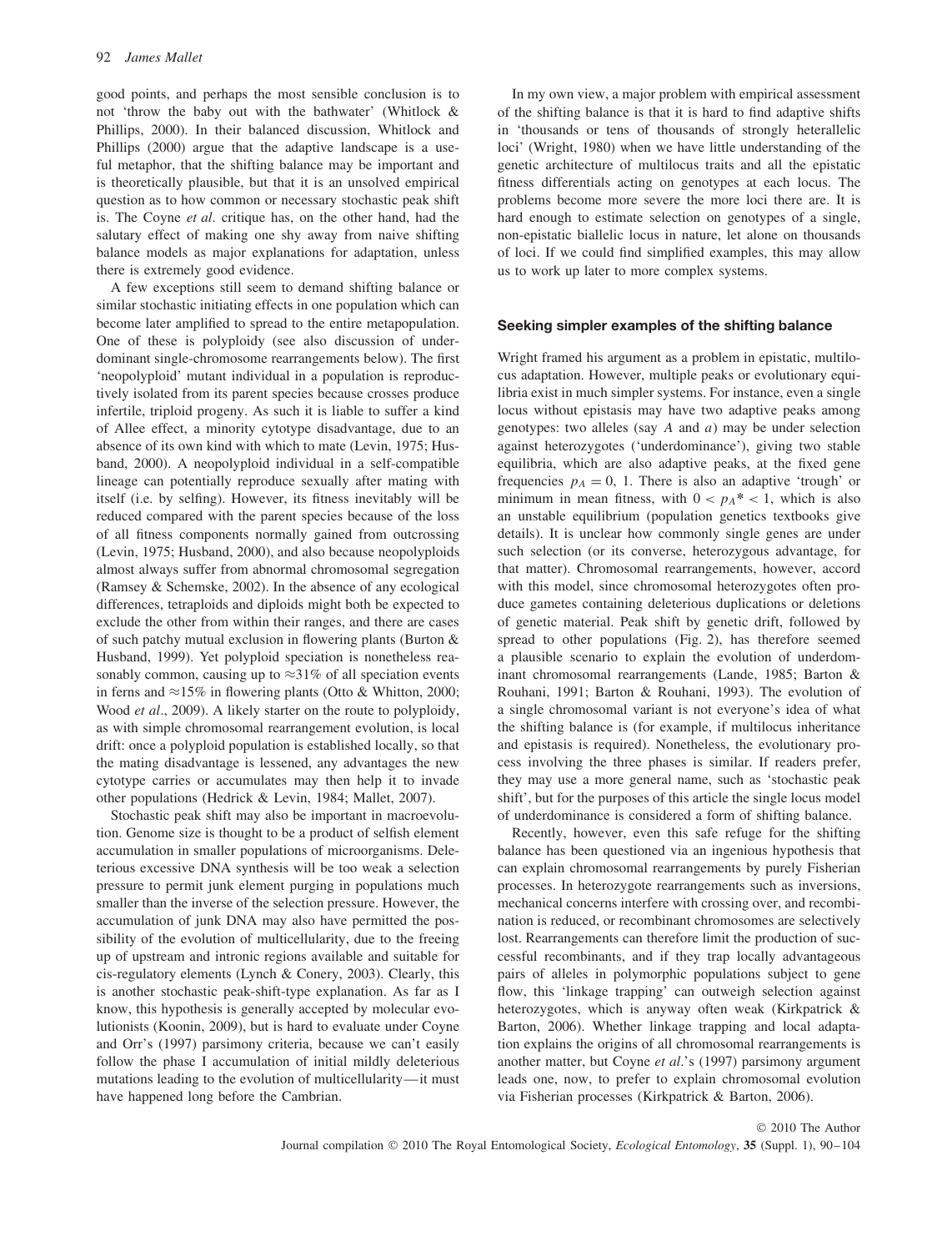Even if chromosomal underdominance is viewed as a potential example of shifting balance, it still suffers from many of the other problems highlighted by Coyne *et al*. (1997). Although stochastic peak shift, or for that matter, local adaptation trapping, both seem likely, and can be shown in theory, it is difficult to prove that any particular chromosomal morphs actually have the negative heterosis or recombination suppression advantages required. After shifting locally, a chromosomal morph (or novel adaptive peak in general) will never spread deterministically to other populations unless the new rearrangement (or peak) also carries a fitness advantage over the original form (Barton & Rouhani, 1991). We generally know too little about the fitnesses of chromosomal morphs to provide good examples. Thus, it would be nice to find a different simplified genetic system, for which an understanding of fitnesses is sufficiently detailed, and for which we have a clear understanding of selection leading to more than one adaptive peak.

There is such an evolutionary system: warning colour. The evolution of warning colour, or 'aposematism', is normally discussed without much empirical grounding or genetical realism. However, there are good empirical examples. *Heliconius* butterflies, for which genetic basis of warning colour and selection coefficients are known, provide one.

#### **Warning colours as an evolutionary system**

The evolution of warning colour has cropped up primarily as a controversial issue in the behavioural ecology literature (Harvey & Greenwood, 1978; Harvey *et al*., 1982; Ruxton *et al*., 2004). Insect defence against predators has long been recognised as a potential 'altruism': the bearer of evil taste or a sting may help to teach individual predators that their class of prey is unpalatable, but may risk loss of life or severe impairment as a result of each encounter. This understanding led to one of the earliest propositions of kin selection, whereby self-sacrifice benefits co-inherited copies of altruistic alleles for unpalatability in close relatives (Fisher, 1930, p. 159). Warning colour has sometimes been assumed to be a similar altruism, since by having an effective and learnable signal, an individual may be more conspicuous and is readily attacked (Harvey & Greenwood, 1978). However, warning colour is not really a classic altruism, since when it is common in the general population, individuals would be foolish to lack the signal and instead adopt the aboriginal cryptic coloration, which might be confused with a palatable species. This frequency-dependent selection on warning coloration also leads to Müllerian mimicry among different unpalatable species (Müller, 1879). Another type of mimicry, Batesian, of an unpalatable species by a palatable species need not concern us here (Bates, 1862).

Phylogenetic studies of evolution of warning colour within unpalatable species suggest it is usually ancient as both traits are typically found in large groups. The exact sequence of events in the earliest evolution of these traits within any lineage is probably too mired in history to be understood at all clearly (Mallet & Singer, 1987). However, it is a somewhat surprising fact that aposematic groups appear repeatedly to have evolved novel warning colours and therefore novel Müllerian mimicry rings, again and again in different species, and even among geographic races within single species (Bates, 1862, Eltringham, 1917; Brown & Benson, 1974; Mallet & Joron, 1999) (e.g. in *Heliconius*, Fig. 1). Bates' own reception of Müller's mathematical model of convergent mimicry was perhaps cool for this very reason. He felt that Müller had not explained the most interesting set of facts, about divergence: 'numerous *...* gaily-coloured butterflies and moths *...* are found all to change their hues and markings together, as if by the touch of an enchanter's wand, at every few hundred miles' (Bates, 1879).

Several features about the evolution of novel warning colours within already warningly coloured species make it particularly tractable. Firstly, it clearly has happened a lot, and also recently in many species' ancestries, as shown by multiple geographic races with different colour patterns in such species. Secondly, it is the same sort of process as the initial evolution of warning colour, but without the added complication of having evolved from a very differently adapted initial state (e.g. crypsis). Thirdly, the switch between warning colours also controls, to some extent, for the level of conspicuousness. If warning colours are to improve via selection, and become more memorable, new warning colours must evolve from old ones with similar, although perhaps not identical conspicuousness. Of course, conspicuousness, as well as other didactically useful features of warning colour may also be enhanced by shifting balance, if the process is effective.

Novel warning colour patterns probably evolve by a variety of mechanisms. Perhaps most likely is individual, Fisherian selection. Here is a list of major possibilities (abstracted from Mallet & Singer, 1987; Mallet & Joron, 1999): (1) *Preadaptation*. Many butterflies are already brightly coloured; they signal to other members of their species for sex or social reasons, or to predators to indicate they are able to escape ('flash coloration'). These often brightly coloured signals are clearly preadapted to act as warning colour on attainment of unpalatability. (2) *Enhancement*. Perceptual systems may often contain a bias which leads to the existence of 'supernormal' stimuli. Predator memory likely encodes some kind of simplified 'caricature' of the real organism, and unpalatable prey, which initially do not match their caricatures, should be selected to exploit the bias and evolve towards a better representation of the caricature, to aid learning. This is especially likely if there is a need to distinct from a contradictory alternative signal (e.g. crypsis) which can push the caricature towards greater exaggeration, a phenomenon known as 'perceptual peak shift', not to be confused with evolutionary peak shift via the shifting balance. Perceptual peak shift has been suggested as likely in the evolution of warning colour (Leimar & Tuomi, 1998), and is related to the idea that unpalatable butterflies evolve to avoid confusion with cryptic, palatable species (Fisher, 1930; Turner, 1984). (3) *Mimicry*. Many unpalatable butterflies in tropical regions belong to Müllerian mimicry rings consisting of several to tens of species. There is a diversity of patterns, but only a few can have initiated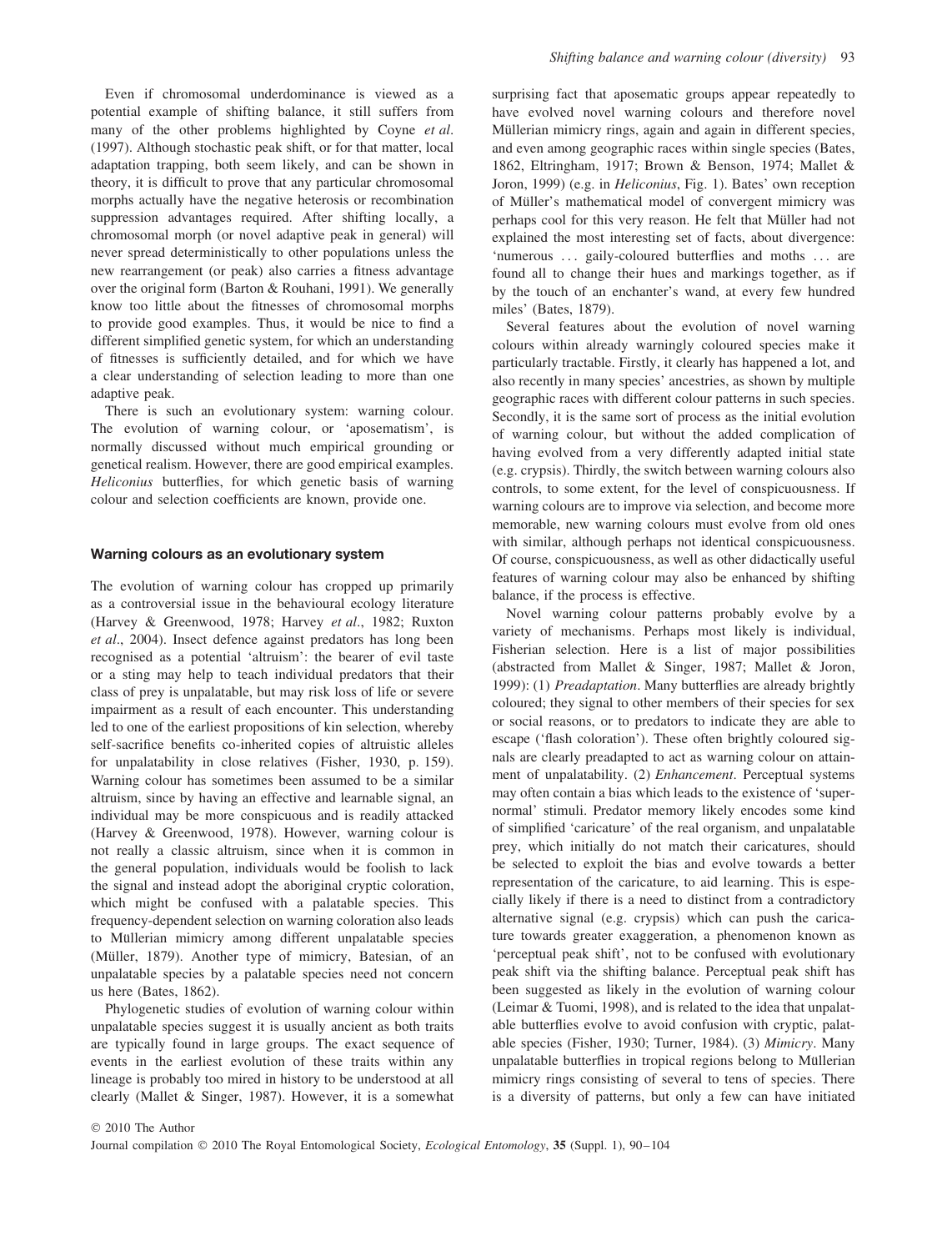

**Fig. 1.** Simplified distribution of colour patterns in *Heliconius erato*. The major colour pattern races are shown here, somewhat simplified for clarity. All patterns are mimicked accurately by *Heliconius melpomene*. Green racial distributions: 'postman' patterns with red forewing band and yellow hindwing bar. Red distributions: postman pattern without hindwing bar, showing the 'finger' of distribution stretching from the coast up the *varzea* of the lower Amazon. Grey distributions: postman races from West of the Andes in Colombia and Ecuador (these are highly bluish-iridescent above, with a yellow hindwing bar expressed only on the underside (not shown). Brown distributions: 'twin-barred' races from the Eastern Andes in Ecuador and Peru. Blue distributions: 'dennis' and 'dennis-rayed' races from Amazonia. Various named subspecies have been combined. The Andean semispecies *Heliconius* (*e.*) *himera* and *Heliconius* (*e.*) *chestertonii* have both been omitted, as they are not mimicked by *H. melpomene*. (After Sheppard *et al*., 1985.)

novel rings. The rest, which are the majority, are almost certainly copiers. Generalising a little further, it seems likely that when initiating warning colour most lineages exploited existing predator biases for avoidance by evolving as mimics. In summary, these three modes of individual selection seem the most likely and important in the initial evolution of warning colour, soon after unpalatability is acquired (Mallet & Singer, 1987; Mallet & Joron, 1999).

#### **Kin selection and kin founding: phases I and II**

Yet some classes of facts about warning colour are not readily explained by individual selection (see below for evidence on *Heliconius*). A second possible mode of evolution of warning colours is an alternative to simple Fisherian selection. By analogy with the evolution of altruism, close relatives may share costs and benefits of novel conspicuous patterns. Harvey and Greenwood (1978) first came up with a version of this idea, and argued that it was a form of kin selection. Later it was termed a 'family model' when examined theoretically (Harvey *et al*., 1982). It is very hard to imagine how a new warning pattern is advantageous when rare. One way to get around this problem is to imagine that a mutant first arises in a small group of prey families whose patterns are typically learnt by the local predators. If the mutation by chance reaches high frequency locally, and if there are few families per locality, it may become locally favoured (Harvey *et al*., 1982). If the new pattern is also better at warning predators, it may thrive better than adjacent cryptic (or differently warning-coloured) prey populations, and spread out.

This idea is almost identical to the 'kin-founding' model of chromosomal evolution (Hedrick & Levin, 1984). Angiosperms generally produce seed which falls nearby. If the parent happens to be a novel rearrangement heterozygote, and there are few other parents locally, offspring of a heterozygous mutant may by chance sometimes form local populations which are enriched for the new rearrangement to the extent that they drift over the unstable equilibrium,  $p_A^*$ , locally. This may sometimes mitigate the problem of selection against rearrangement heterozygotes. The idea is not a typical kin selection model, as in the evolution of altruistic behaviour in social insects (Hamilton, 1964), which depends only on the genotypes of socially interacting organisms, and not on local population structure. Instead, it can be seen as a form of shifting balance. If the frequency-dependent selection acting on warning colour has a similar adaptive trough and unstable polymorphic equilibrium, the 'family selection' model of Harvey *et al*. is likewise a specialised example of phases I and II of the shifting balance (Fig. 2). It must be emphasised that the 'family' and 'kin-founding' models are not complete models of evolution because they do not explain how new and advantageous local populations spread out to occupy large regions, as in Wright's shifting balance phase III.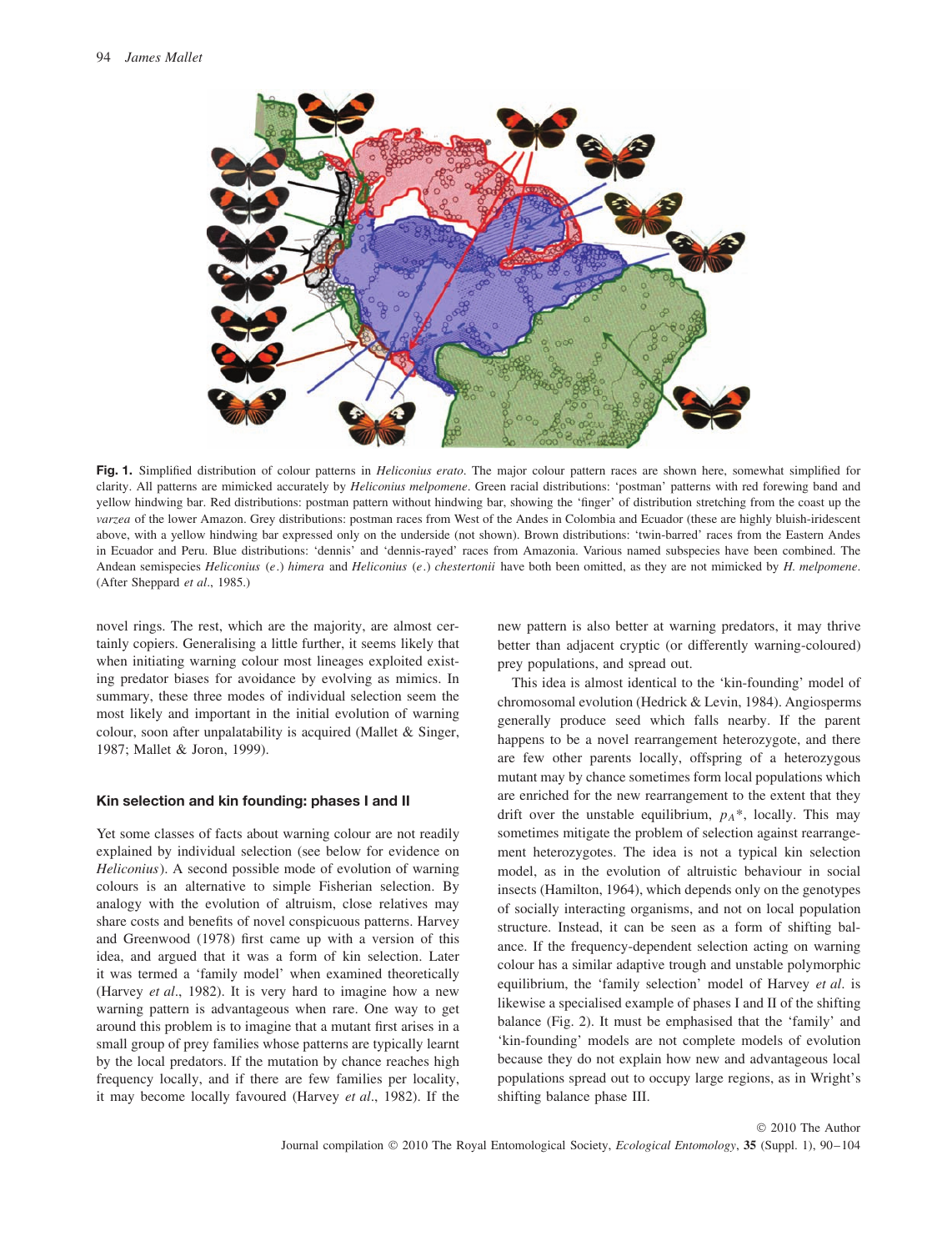

#### **The shape of warning colour frequency dependence**

A simple way of modelling warning colour evolution is to treat selection acting on mimicry and warning colour as a form of linear frequency dependence, with the rarer form selected against (Plowright & Owen, 1980; Mallet, 1986; Endler, 1988; Gavrilets & Hastings, 1998). A linearisation of this model, which is accurate for weak selection, leads to a model with dynamics identical to those of heterozygote disadvantage (Mallet & Barton, 1989a); another way of looking at this is that selection against heterozygotes results in a kind of linear frequency-dependent selection on a novel variant.

However, linear frequency dependence ignores the nature of the selection on warning colour. We understand neither precisely how predators remember prey, nor how this might affect selection on genotypes that alter colour pattern, but regardless of cognitive details such as pattern recognition and forgetfulness, if predators are not very stupid the selection is likely to depend more directly on the actual numbers of prey than on their fraction in the population. Once a predator has tried a few unpalatable individuals, it will reduce its attacks on similar patterns to a very low, perhaps zero level. Thus one might expect an approximate, or perhaps asymptotically reached low fixed number of prey to suffer fitness loss in any prey generation regardless of prey population density. These approximately constant costs will be shared out among the entire local prey population. This was the basis of Müller's original mathematical analysis of mimicry among species (Müller, 1879), but it is also the likely basis of selection on warning colour within species (Harvey *et al*., 1982; Joron & Mallet, 1998; Mallet & Joron, 1999; Mallet, 2001a). Alternative assumptions, leading to a predator that kills asymptotically a fraction of prey, whatever their overall density (Speed, 1993; Speed & Turner, 1999), seem to me most unlikely. The predator would have to be extremely stupid not to reduce the fraction attacked on encountering more unpalatable individuals. It is more probable that the asymptotic attack rate is to prey number per unit time, rather than to a fraction of the total population. At the very least, we expect the fraction of attacks to decline as aposeme density increases (Mallet & Joron, 1999). Evidence is hard to come by, but controlled experiments with great tits show that attack rate does indeed



**Fig. 3.** Warning colour selection on a new colour pattern *A*. Selection for and against a novel pattern phenotype of type *A* under (top to bottom in legend), strong asymmetrical linear frequency-dependent selection, strong number-dependent selection, and weak numberdependent selection. (A) Selection, (B) mean fitness. (After Mallet & Joron, 1999.)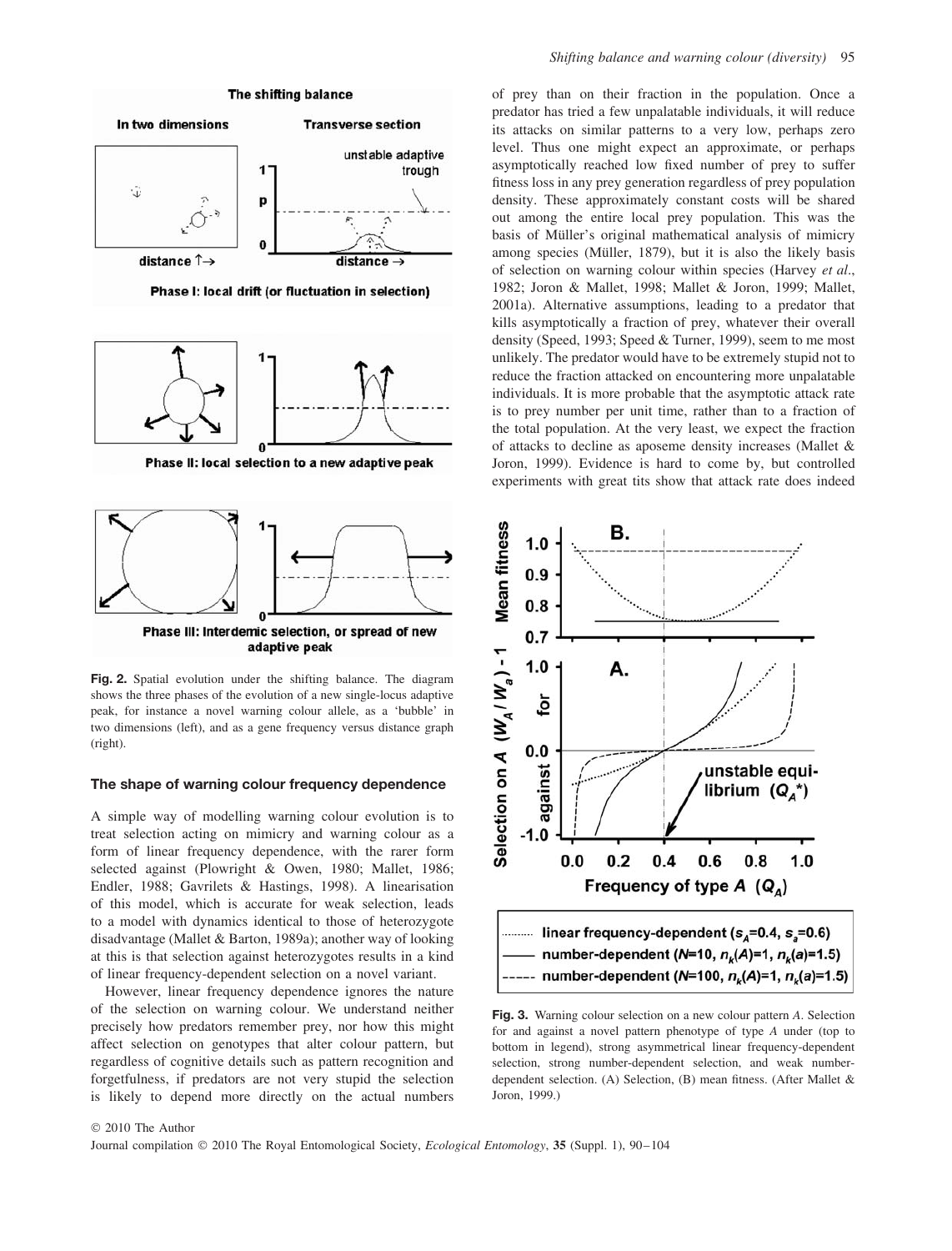decline with aposeme density (Lindström et al., 2001; Mallet, 2001b), agreeing with Müller's intuition.

This 'number-dependent selection' will lead to a highly non-linear kind of frequency-dependent selection on genotypes (Fig. 3). If there are two alleles, each coding for a distinct colour pattern, the shape of the curve for natural selection on each will be approximately hyperbolic. The concatenation of selection on both phenotypes, assuming a constant total number of individuals in the population, leads to highly sigmoid frequency-dependent selection, as in Fig. 3. Many of Wright's ideas about the shifting balance were predicated on the idea that mean fitness is maximised by selection, but in simple Müllerian number-dependent selection, the mean fitness of the population, due to prey deaths, is the same internally across a large frequency spectrum; essentially this means that the adaptive trough for warning colour selection is very broad. Only when a new phenotype is very rare is it strongly counterselected. Although it hasn't been modelled formally, it seems likely that Müllerian number-dependent selection will promote the possibility of kin founding. Provided small populations consisting of a few related families can sometimes be protected from predation (if there are no predator territories locally, for instance), a mutant colour pattern should from time to time be able to drift rapidly to the nearly neutral region surrounding the unstable equilibrium, and thence to a local abundance which favours the new pattern.

## **Spread of a novel warning colour pattern among populations: phase III**

Once the new population is established locally, if it is better at educating predators or has some other bias in its favour, it may spread out via interdemic selection (phase III of the shifting balance, Fig. 2). Any one new warning colour pattern probably evolves and becomes more and more striking and educationally effective by means of gradual adjustment and enhancement, a form of Fisherian individual selection (see above). Yet there are very likely multiple solutions (adaptive peaks) to the problem of signalling unambiguously and memorably to predators, depending on preadaptions and other starting conditions. Phase III of the shifting balance might then sort from among these solutions, leading to more globally successful designs of warning colour.

The key predators of insects selecting for mimicry are vertebrates with colour vision and neural wiring similar to our own. This is why we can appreciate Müllerian mimicry. I therefore propose that the beauty and apparent design of the patterns of warning coloured butterflies to our eyes is generated by successful phase III competition among past patterns for the minds of vertebrates.

## **Possible ecological explanations for evolution of novel warning colours in** *Heliconius*

Nonetheless, applying the parsimony argument of Coyne *et al*. (1997), one's default explanation for the diversity of geographic races of *Heliconius* (Fig. 1) should be individual, Fisherian selection. One idea is that each colour pattern is locally adapted to the environment; this explanation has been brought up as an alternative to the classic 'Pleistocene refuge model' of colour pattern evolution (Benson, 1982; Turner & Mallet, 1996). Benson noted that red forewing band patterns (*H. e. hydara*) were characteristic of open, seasonally dry areas of Northern South America, as well as varzea or flooded forest in the Amazon. There is some distributional evidence for this: an apparently non-random finger of the red forewing banded racial distribution stretches from the North, around the coast of the Guianas, and into the mouth of the Amazon up along both banks for *>*1000 km as far as Manaus (Fig. 1). It seems likely, indeed, that reds and blacks are selected for maximum detectability in relatively bright, open areas, and that paler colours, such as yellow, orange and white contrast better in darker, closed canopy forests (Turner & Mallet, 1996). Similar effects are known for *Anolis* lizard dewlap colours used in sexual display (Fleishman, 2000). There is also evidence for increasing melanism in *Heliconius* and ithomiine patterns in the Andes, suggestive of the idea that increased need for heat absorption in cooler climates may also play a role (Mallet, 1993). Nonetheless, there appear to be exceptions. Benson himself noted that a red forewing band form of *H. erato*, typical of dry savannas, is characteristic of the Chocó, Western Colombia (Fig. 1). The Chocó, with around 10 000 mm of rain per year, is one of the wettest forested regions on the planet. Benson argued that a more suitable pattern had not yet arisen. In Benson's words: 'I believe that a yellow-banded Amazonian type colour pattern would be better suited to this region' (Benson, 1982). Similarly, while the light environment likely constrains *Anolis* colour patterns in dewlap sexual signalling, it probably does not explain the whole diversity of the dewlap colour patterns (Fleishman, 2000).

Other individual selection ideas, such as those thought to allow evolution of warning colour in general, also appear to fail for *Heliconius*. The colour patterns appear too divergent to be explained by enhancement of another pattern. How could a pattern with orange rays on the hind wing and a yellow forewing band be an enhancement of a pattern with a yellow hindwing bar and a crimson forewing band? Or vice versa (see Fig. 1)? It seems more plausible that these divergent patterns really are on alternative, incompatible adaptive peaks, and this result is confirmed by evidence for strong frequencydependent visual selection in contact zones between races (see below). Given that so many diverse patterns have evolved within *H. erato*, not all of them can represent preadaptations, either. Individual selection thus fails to explain the existing diversification in any of these ways.

Finally, mimicry. As we have seen, mimicry indeed explains perhaps the majority of colour pattern evolution in *Heliconius*, as well as in other mimicry rings such as those centred around ithomiine butterflies. However, Müllerian mimicry cannot explain divergence in all the species; it explains convergence, but not the initial diversification. One idea is that geographic races of *Heliconius erato* and *H. melpomene* each evolved via mimicry to other species, after stochastic loss, or 'biotic drift', of Müllerian models in Pleistocene refuges (Brown et al., 1974; Sheppard *et al*., 1985; Turner & Mallet, 1996). Yet the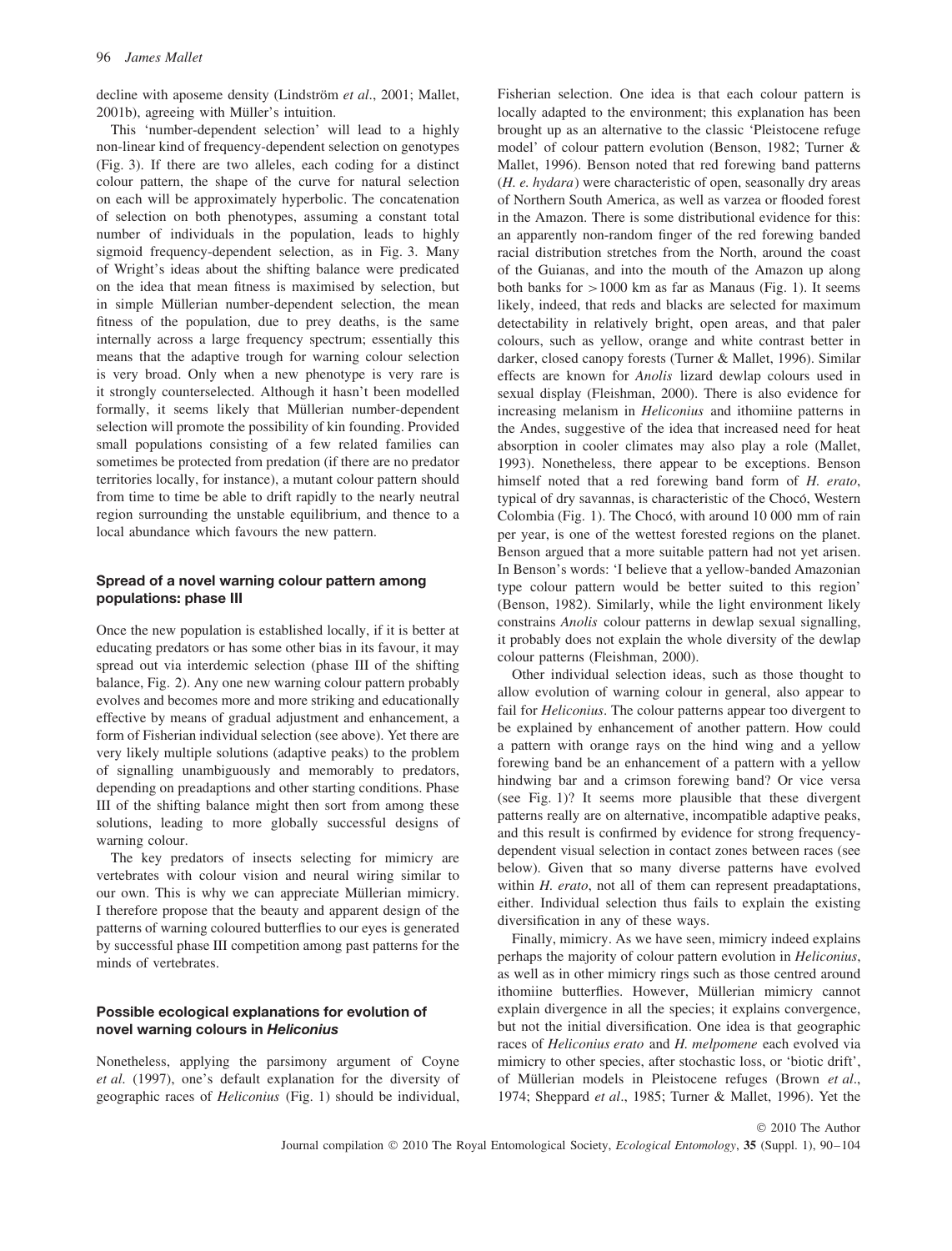clearest evidence of mimicry in all these geographic races is that among *H. erato* and *H. melpomene* themselves, as well as a handful of other *Heliconius* species that are close mimics in the Amazon Basin. The rather weak similarities of these two *Heliconius* to pierines, ithomiines, pericopine moths and other potential additional models in each area suggest, on the whole, that the latter are mimics of *Heliconius*, rather than models for *Heliconius* mimicry. The detailed and accurate mimicry between *H. erato* and *H. melpomene*, in particular completely outclasses any mimicry by other species of these two. While mimicry does explain many cases of divergent evolution, there simply are not enough Müllerian models to explain the *ca* 30 colour pattern races in *H. erato* and its co-mimics (Mallet, 1993). Furthermore, because *melpomene* seems to be an 'impressionistic' mimic of *erato*, and because races of *melpomene* evolved more recently, it is most likely that *melpomene*, together with a host of other species in the Amazon Basin, copied *erato*, rather than the other way round (Eltringham, 1917; Mallet, 2001a; Flanagan *et al*., 2004). This leaves the problem of *erato*: how did this species itself diversify, pulling *melpomene*, and its other Amazonian heliconiine mimics, with it?

#### **The shifting balance and** *Heliconius* **mimicry**

The different races of *Heliconius erato* seem, therefore, be alternative solutions to the same problem of effective advertisement—local visual 'fashions' which happen to have become established in different areas. Given Müllerian number dependence, they should then be mutually incompatible, rather than enhancements of one another. We have evidence that this is the case. Between geographic races exist hybrid zones of varying narrowness, and the narrowest zones have the greatest differences in colour pattern, as expected if selection is stronger with more pattern divergence (Mallet *et al*., 1998). Strong selection against foreign colour patterns at low frequency can be demonstrated in nature (Benson, 1971; Mallet & Barton, 1989b; Mallet *et al*., 1990; Kapan, 2001), and wild insectivorous birds such as jacamars possess the relevant pattern memory to effect such strong selection (Langham, 2004).

Selection will also depend on details of the genetics of colour pattern. *Heliconius* work is well advanced in this area as well. Perhaps surprisingly, relatively few loci across the genome of *H. erato* control this great diversity of colour patterns (Sheppard *et al*., 1985; Mallet, 1989; Joron *et al*., 2006). This allows one to genotype hybrid zone butterflies from their phenotypes. These colour patterns are not examples of classic polygenic, quantitative inheritance: instead, very limited regions on a few chromosomes control a great variety of pigment patterns across the wing (e.g. Fig. 4). There is some evidence that such regions may be 'supergenes': different, but tightly linked sites on the chromosome control a number of different pattern elements (e.g. the *DRy* locus in *H. erato*, Fig. 4). Very occasionally, recombinants between elements within these supergenes can be observed (Mallet, 1989). Recent molecular work is beginning to pin down these loci to within small regions of the *Heliconius* genome, of order 100 kb or less, and these same regions are re-used in different species, sometimes for very different colour pattern switching (Joron *et al*., 2006; Kronforst *et al*., 2006). Nonetheless, we still have little idea how whole patterns are regulated or can be switched by such small regions of the genome.

The existence of these loci with major effect can be explained in part because mimicry requires a major phenotypic shift so that enhanced fitness of mimics can overcome the loss of fitness due to existing mimicry or warning patterns (Turner, 1984). However, this argument will not explain origination of supergenes in species that are driving diversification of the pattern, in this case *H. erato* (Mallet, 1993). Multiple-element supergenes are not expected to evolve in Müllerian mimicry anyway (Turner, 1984), except in polymorphic mimics such as *Heliconius numata* (Joron *et al*., 2001). Instead it seems likely that relatively few genomic regions are suitable and then recruited for modifying colour pattern (Turner, 1984; Mallet, 1989). Selection on different elements within the supergene may ensure that enhancements of mimicry and warning colour are built up at each region, resulting in the supergenes. Full understanding of the molecular function of *Heliconius* colour pattern loci, and of how they are built up, will have to await further developmental genetic work. For the moment, we assume that mutations at these loci have since their origination had major effects on colour patterns and therefore fitness, even though these effects have likely become enhanced and finetuned by further selection within each supergene.



**Fig. 4.** Genetics of colour pattern in *Heliconius erato*. The three major loci or 'supergenes' involved in switching colour pattern across the Tarapoto hybrid zone in Peru. Left: genotypes at the *D* locus (on a genetic background of *CrCr SdSd*) in the production of red versus yellow forewing band switch and of orange forewing basal patch ('dennis') and hindwing rays. Centre: interaction of *Sd* and *Cr* loci (on a genetic background of *DRyDRy* ) in the production of yellow hindwing bar and forewing band shape. Right: Pure races of *H. erato* (top) and *Heliconius melpomene* (bottom) that interact in this hybrid zone, showing the mimicry. (After Mallet, 1989.)

© 2010 The Author Journal compilation © 2010 The Royal Entomological Society, *Ecological Entomology*, **35** (Suppl. 1), 90–104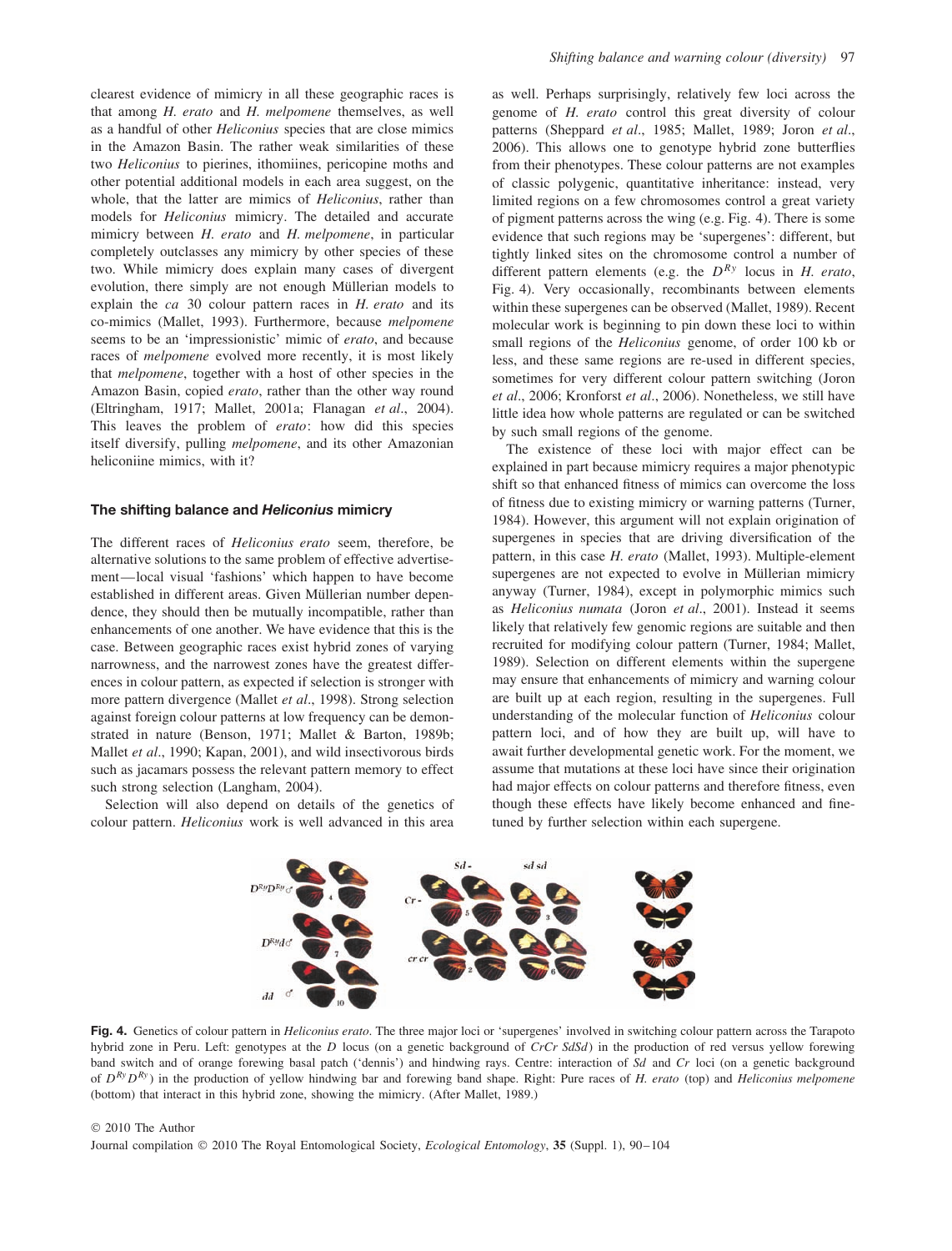### *Heliconius* **hybrid zones as examples of phase III of the shifting balance**

Purifying frequency-dependent selection can readily produce the kind of flip-flop selection required to maintain a narrow cline in the face of gene flow from either side of a hybrid zone. This has allowed detailed study of one hybrid zone in Peru. Here three major unlinked loci (Fig. 4) are known to affect colour pattern, of which two are dominant. Apart from colour pattern, there are almost no genetic differences across the hybrid zones of either *H. erato* or *H. melpomene* (Nei's *D* = 0*.*003 and 0.002, based on 32 and 27 enzyme loci run on starch gels, respectively, published here for the first time). In *H. erato*, the shapes of the clines at the two dominant loci, but not the codominant locus, are asymmetrical, as expected if selection is controlled by colour pattern phenotype (Mallet *et al*., 1990, 1998). Based on linear frequency-dependent selection, the maximal selection acting on  $D^{Ry}$  is  $s \approx 0.33$ , and on *Cr* and *Sd*,  $s \approx 0.15$  in *H. erato* (recalculated in Mallet *et al.*, 1998), giving an overall selection pressure, assuming multiplicative fitnesses, of  $s \approx 0.52$ . In *H. melpomene*, one might expect selection coefficients by the same predators on the same colour patterns to be similar, and they are:  $s \approx 0.25$  per locus on each of four separate colour pattern loci (Mallet *et al*., 1990). Mark release studies on *H. erato* in the hybrid zone confirm very strong selection against foreign colour patterns (Mallet & Barton, 1989b). Given that this Peruvian hybrid zone is between very divergent races, we accordingly expect less selection in less divergent zones. In the Panama hybrid zone, differentiated only by the yellow hindwing bar locus, *Cr* (Mallet, 1986), the colour pattern is therefore expected to be under weaker selection overall,  $s \approx 0.15$ , if the results from Peru are indicative.

These hybrid zones represent contacts between warning colour adaptive peaks, and therefore we might expect to find the third phase operating. Assuming pure warning colour selection, there are at least four ways in which peaks might spread in this system. First, we might imagine redistribution as a result of population expansion across unoccupied space until a contact zone is formed on confronting another race (Brown *et al*., 1974; Sheppard *et al*., 1985); second, stochastic redistribution is possible (Lande, 1985); third, a race may spread deterministically in a contiguous metapopulation under soft selection (i.e. selection not affecting population density) among genotypes (Mallet, 1986; Mallet & Barton, 1989a); fourth deterministic spread via 'group selection' (Rouhani & Barton, 1993), under hard selection (i.e. selection that does affect population density, and where higher density populations send out more migrants). This fourth possibility is what Wright seems to have intuited as the main cause of his phase III, or interdemic selection. However, the same effect can be achieved by soft selection, in which the population density is regulated tightly, but one pattern wins because of some bias in selection alone. The last two forms of selection can both be regarded as components of phase III, as indeed can biased stochastic spread (Lande, 1985). None of these are, however classical natural selection, because without the spatial population structure, no invasion of the superior morph would occur, even though only the fourth alternative might be termed true group selection.

Because the selection on *Heliconius* colour pattern is not dependent on the physical environment, but, via labile predator memories, more dependent on the frequencies of colour patterns in local populations, the hybrid zone is free to move. In theory, even without any selection or migration bias, movement will occur as a result of genetic dominance alone, or 'dominance drive'(Mallet, 1986; Mallet & Barton, 1989a). In the absence of dominance bias, the speed of advance is expected to be  $\approx S/\sqrt{s}$ , where *S* is the selection differential between the two phenotypes (for instance, superiority of one morph at teaching predators), and *s* is the frequency-dependent selection due to rarity (Barton, 1979). Somewhat to my surprise, hybrid zone movement was indeed found in a *Heliconius erato* hybrid zone in Darién, Panama that I had first sampled in 1982 (Mallet, 1986); the movement can be explained if the zone is under purifying mimicry selection of approximately  $s \approx 0.2$ . This zone had moved 47 km to the west in the 17 years between samples, suggesting a selective differential or dominance bias of around  $S = 0.04$  (Blum, 2002). Curiously, another butterfly hybrid zone in the same area has moved as rapidly, but in precisely the opposite direction. *Anartia fatima* and *A. amathea*, which are non-mimetic, palatable, nymphalid butterflies, meet and form another hybrid zone in Darien. This zone is almost ´ certainly maintained by hybrid inviability, rather than warning colour as in *Heliconius*. Samples taken over 23 years suggest *Anartia* zone movement of about 50 km to the East (Dasmahapatra *et al*., 2002). There has been considerable recent deforestation in Darien, but both the ´ *Anartia* and *Heliconius erato* races occupy second growth habitats, so there is no obvious reason why human-induced habitat change, or change in climate, should affect both species in such opposite ways.

It is expected that some or perhaps most moving hybrid zones will become stuck on population structural boundaries (Coyne *et al*., 1997). However, the confirmation of rapid cline movement in *Heliconius* colour pattern zones, as well as in another butterfly hybrid zone, suggests that deterministic phase III is at least likely under natural situations. Whether the movement in the Panama hybrid zone is a temporary fluctuation or evidence of continued, deterministic spread will have to await further studies, but that hybrid zones like this can move substantial distances does not now seem in doubt. Deterministic cline movement can be effected by biases other than selection (e.g. dominance), so fitness may not always be maximised. Coyne *et al*. (1997: p. 652) argue that phase III therefore will not provide an efficient way of exporting adaptive peaks. However, assuming that other biases are uncorrelated with fitness, such movement will export fitter peaks on average. As with any other kind of selection, it is the average effect, rather than variations around the mean, that is important. Therefore, this does not seem a valid criticism.

Spread from the range centre via phase III also fits with another interesting observation in *Heliconius*—disjunction of certain colour patterns (Fig. 1). The most prominent disjunction involves red forewing band forms with yellow hindwing bars. They are distributed in Central America, patchily in three non-adjacent valleys of the Andes, and also south of the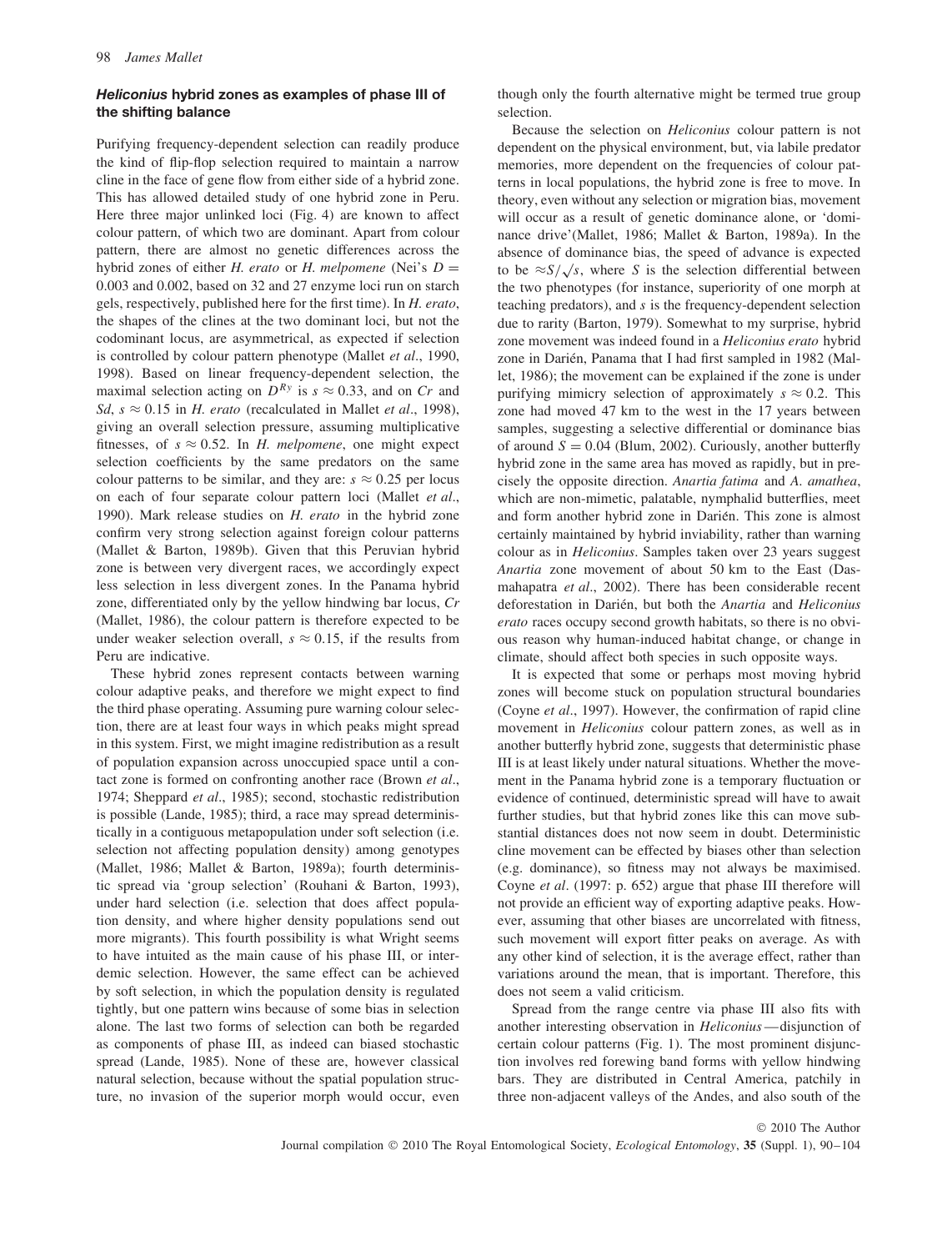Amazon Basin in Bolivia, Argentina and Brazil (green distribution areas in Fig. 1). Intermediate regions have other colour patterns. We know from crossing experiments that the same genetic machinery, although somewhat divergent, is employed in the construction of these disjunct patterns (Sheppard *et al*., 1985; Mallet, 1989). The rayed races, on the other hand, form a compact block in the centre, mainly in the Amazon Basin. Another disjunction is given by the 'twin-banded' races from the Eastern slopes of the Andes in central Ecuador and central Peru (brown areas in Fig. 1). One of *erato*'s closest relatives is *Heliconius telesiphe*, which is also twin-barred, suggesting the pattern is plesiomorphic. This is just what one expects if the races with yellow forewing bands and ray patterns had evolved in the centre, and spread out as a recent wave in competition with, and at the expense of, more ancient red forewing and twin-barred band patterns. As they expanded, diversifying into a number of sub-races, the ancestral red-banded patterns would be expected to be found only on the periphery of the distribution. Of course, another possibility is that some or all components of these disjunct colour patterns evolved independently in different locations (Brower, 1996; Jiggins & McMillan, 1997). Perhaps the new developmental genetics work will eventually resolve whether these are parallel evolutionary responses to similar selection pressures, or disjunctions of formerly continuous colour pattern distributions. Until then, we may permit ourselves the luxury of noting that these distributions accord well with those expected if new patterns spread at the expense of old.

Another distribution pattern evident from Fig. 1 is also intriguing: one Guianas yellow forewing band race lacks rays (the northernmost blue area in Fig. 1), probably due to a difference in one element of the *DRy* supergene (Mallet, 1989), and this can be seen as an intermediate between the completely rayed races and the red forewing band races which lack them. It is also distributed contiguously between the two races for which it is a genetic intermediate. Similarly, the forms both North-central from the Amazon and South of the Amazon Basin (Bolivia), which have a broad block-like yellow forewing bar extending into the discal cell, are also genetically intermediates (strongly shaded blue areas to the north and south of the Amazon in Fig. 1). The *Sd* allele that determines the broad red forewing band shape in *erato* expresses like this in yellow bands, even in areas where no broad yellow forewing band race exists (Fig. 4). This would be the pattern expected if either new, advantageous pattern alleles arose, one locus at a time, and spread out sequentially, or if hybridisation had led to occasional establishment of new recombinant colour patterns which had spread out to form their own race in intermediate locations. The former explanation seems likely, since different pattern elements are often inherited at separably mutable or recombinable sites within a supergene (Mallet, 1989). Either explanation is again consistent with the kind of sequential, single locus shifting balance suggested here to lead to the colour pattern diversity in *Heliconius*.

Of course, one might argue that the geographic diversity of current warning patterns within *Heliconius* species, as well as the local diversity among species within different mimicry rings, is evidence for the inefficiency of shifting balance-like processes in attaining a single, globally optimal adaptive peak. To some extent this criticism is probably correct whichever side of the argument one takes: even if warning colour does frequently evolve via shifting balance, it seems likely that there are plenty of approximately equivalent adaptive peaks, and that phase III cannot effectively sort between them. Inferior patterns, on the other hand, would still have disappeared long ago from the mix and would be no longer visible. For the criticism to be convincing, one would therefore have to believe that only one or a few warning colour patterns form superior peaks, and that they are generally much better than their next best competitor. To me, this seems unlikely.

One relevant piece of evidence concerns the rates of evolution of these colour patterns. The genus *Melinaea* is a leading member of by far the largest, 'tiger' mimicry ring in the neotropical rainforest (Beccaloni, 1997), and like *Heliconius*, most species have multiple geographic races (Brown, 1979). Many species of ithomiine and heliconiine butterflies mimic *Melinaea* patterns. Judging by a certain impressionism of most other species' colour patterns, it is probably *Melinaea* species that are the prime Müllerian models for the other species' colour patterns (Bates, 1862; Mallet, 2001a) rather than vice versa. Recent molecular studies indicate that a number of full *Melinaea* species, let alone divergently coloured races within each, are indistinguishable genetically, based on mitochondrial and nuclear genetic markers. These results suggest at most  $\approx$ 10<sup>5</sup> years for the recent species, and maybe  $\approx$ 10<sup>4</sup> years or less for divergent geographic mimicry colour patterns (Whinnett *et al*., 2005; Dasmahapatra *et al*., in prep.). One possible reason for the existence of geographically diverse patterns that suggests itself is therefore that, instead of the adaptive process being inefficient (and clearly, the mimicry among species shows it is not), warning colour adaptations may be so recent and originating at such a high rate that the system has not had time to reach a steady state equilibrium of a single, globally advantageous pattern.

## **Population structure and phase I of the shifting balance**

Nonetheless, the very strong selection coefficients (*s >* 0*.*1 per locus) that should be effective in deterministic phase III spread, will also militate against the stochastic shift required by phase I (Coyne *et al*., 1997). While this is indeed a problem for the shifting balance, it has been shown that selection strength only rather weakly affects peak shift probability in continuous twodimensional metapopulations (Barton & Rouhani, 1987). The reason is that although stochastic peak shift in any single deme becomes more and more unlikely with stronger selection, clines forming around the 'bubble' of the new colour pattern (Fig. 2) will also be much steeper; thus a smaller overall area and smaller overall number of individuals is required to make the shift. In demic population structures with very low migration rates, the need for low population sizes for phase I is much more severe (Barton & Rouhani, 1987).

This is not the only problem for phase I: neighbourhood population sizes must also be reasonably low at least somewhere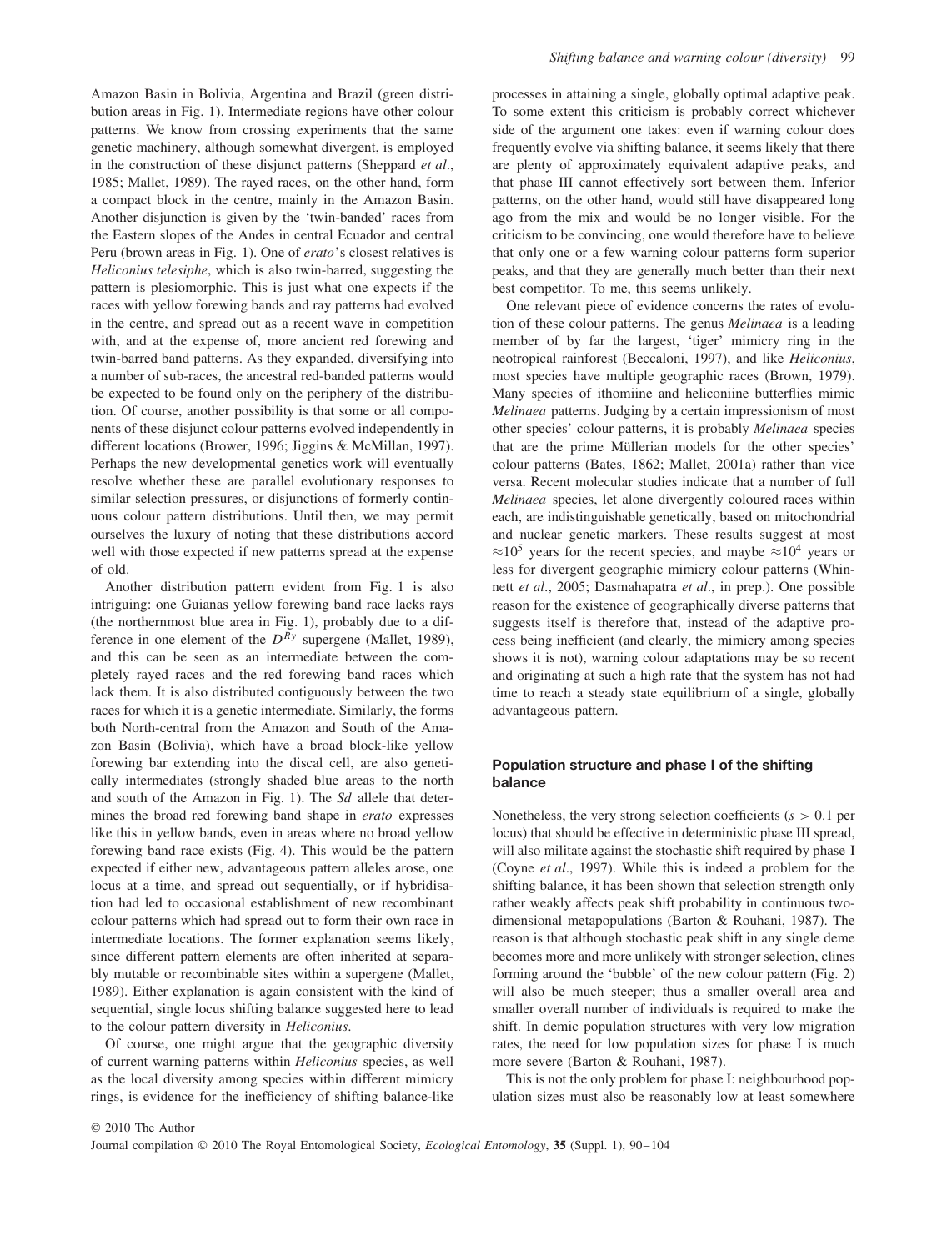if genetic drift is to take place readily. Quite to the contrary, there is evidence for rather high long-term effective population sizes in *Heliconius*. Enzyme genes have very high heterozygosities in *H. erato* ( $H_e = 0.273$ , based on 32 allozyme loci) and *H. melpomene* ( $H_e = 0.145$ , based on 27 loci) from the Peruvian Amazon, among the highest known values for any organism, as expected if extensive populations across South America had rarely undergone bottlenecks (J. Mallet, unpublished data based on allozymes on starch gels). Differentiation among all populations in the area of the Peruvian hybrid zone above is typically slight ( $F_{st} = 0.013, 0.032$ , respectively, using the Weir & Cockerham measure, J. Mallet, unpublished data). Similarly low values for allozyme differentiation were obtained in *H. erato phyllis* ( $F_{st} = 0.025$ ) in south-east Brazil (Silva & de Araújo, 1994), *H. erato cyrbia* ( $F_{st} = 0.0060$ ) and *H. himera* (*F*st = 0*.*0003) in Ecuador (Jiggins *et al*., 1997), and *H. charithonia* ( $F_{\text{st}} \approx 0.000$ ) in Florida (Kronforst & Fleming, 2001). Per generation dispersal distances estimated from genetic data in hybrid zones are variously estimated to be in the range 3–10 km (Mallet *et al*., 1990; Blum, 2002). More recently, microsatellite and amplified fragment length polymorphism (AFLP) studies gave somewhat higher  $F_{st}$  values, from 0.04 to 0.125 (Kronforst & Gilbert, 2008). Recent molecular data also suggest very high long term effective population sizes, with many nuclear sequence polymorphisms, often  $\approx$ 1% of nucleotide positions in natural populations (Beltrán *et al.*, 2002; Flanagan *et al*., 2004; Bull *et al*., 2006). These newer DNA data tended to have lower sample sizes in terms of numbers of individuals, which may explain the somewhat higher  $F_{st}$ values, or these could be a result of scoring differences between the methodologies. In any case, overall there seems little evidence for generally strong population structures of  $F_{\text{st}} > 0.1$ , for example.

Unfortunately, however, the probability of stochastic peak shift cannot easily be assessed from typical studies of population structure. Stochastic peak shift needs to produce a bubble of critical size only once in the entire range of a species (or colour pattern race, see Fig. 2) to initiate deterministic phase III spread; this possibility does not depend strongly on average population structure (Barton & Rouhani, 1991). Samples for the *Heliconius* genetic studies were, for practical reasons, collected where abundant samples could be readily found, rather than from regions where populations were low, and phase I more likely. In spite of this, all of the above population studies show fairly strong local population genetic differentiation with high  $F_{st}$  even in Peru where hardly any metapopulationlevel genetic differentiation exists overall between geographic races (Nei's  $D = 0.003$  in *erato*, see above). So it does not seem improbable that low enough effective population sizes frequently occur somewhere. It is also likely that there are times when there are few predators, and consequently relaxed selection pressures. For example, jacamars in the *Galbula ruficauda* complex probably exert some of the heaviest selection on *Heliconius* (Mallet & Barton, 1989b; Langham, 2004), and yet are absent from some field sites in Peru (Mallet & Barton, 1989b), as well as from the whole of Central Panama (Ridgely & Gwynne, 1992).

Another possibility for causing a peak shift is idiosyncratic or fluctuating selection. If a locus is under positive selection in a local population, linked polymorphisms may 'hitch-hike' with the selected locus, even if neutral or mildly deleterious. Strong positive selection will cause this to happen even if the shifting locus is deleterious at low frequency. Although it can be argued that this effect is not the same as phase I via random drift, selection here primarily acts to reduce effective population size of linked loci, so it is in a sense a drift effect. Pleiotropy may be involved as well as linkage. Colour patterns are certainly affected by the thermal environment (see above) and sexual behaviour in highly visual insects such as *Heliconius*. In *H. cydno* and *H. melpomene*, colour pattern differences have an effect on assortative mating among species (Jiggins *et al*., 2001). Assortative mating also occurs, to a more limited extent, among divergently patterned geographic races of both *melpomene* (Jiggins *et al*., 2004) and *erato* (Estrada & Jiggins, 2008). These effects might sometimes constrain the evolution of novel colour patterns, as well as of Müllerian mimicry. On the other hand, fluctuating natural and/or sexual selection may sometimes drive novel patterns into populations against the predominantly conservative effect of warning colour and Müllerian mimicry.

In conclusion, it seems likely that there are frequent episodes of low population size and relaxed selection pressures or idiosyncratic local episodes of selection that allow peak shifts locally somewhere in the range of *Heliconius* species. Nonetheless, this is not a particularly convincing style of argumentation (see also Barton & Rouhani, 1987). It would be preferable to have direct empirical evidence for phase I.

#### **Empirical evidence for phase I**

There is such evidence. Although polymorphisms are prohibited by simple warning colour selection, purifying frequency dependence is sometimes violated, and we see an almost embarrassing amount of polymorphism in natural warning colours. Some examples include the yellow hindwing bar polymorphism of *H. ethilla* on Trinidad (then known incorrectly as *H. numata*) (Turner, 1968), the polymorphism in rays and forewing red patch of *H. timareta* in east Ecuador (Mallet, 2001a), and the polymorphism in *H. cydno* and *H. melpomene*, caused by hybridisation between these two species, presumably some time ago, in one site near San Cristobal, Venezuela (Mavárez *et al.*, 2006). Whether these polymorphisms are maintained by selection is unclear, but they all occur in limited regions, and cannot be explained simply by mimicry or warning colour selection. It is possible that the *H. timareta* polymorphism, which cannot easily be explained by past hybridisation, is balanced by some non-visual selection mechanism. These polymorphisms are reminiscent of those found in captive populations of *H. melpomene* found in recreational 'butterfly houses' world-wide. These mixed-ancestry, commercially managed populations, lacking any constraints imposed by natural predators, maintain polymorphisms in which almost no two individuals are alike.

In addition, there are a number of species that are polymorphic mimics of different model species; examples include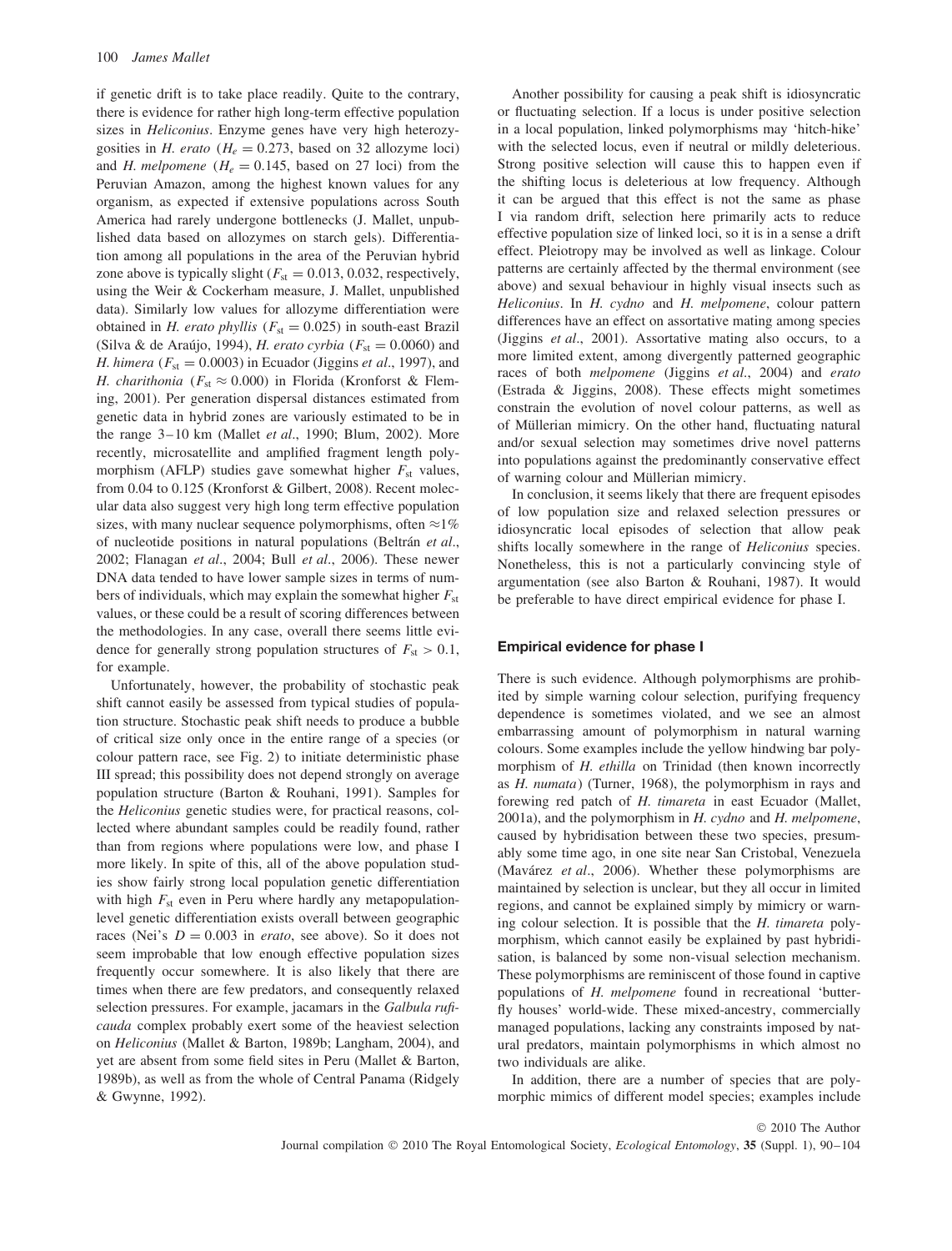*Laparus doris* (Heliconiinae), which mimics a variety of different *Heliconius*, and in some cases *Parides* species (Papilionidae) (Mallet, 2001a). Perhaps the most impressive polymorphic mimic is *H. numata*, which in the Amazon Basin may be polymorphic for up to eight different morphs, each of which mimics a different *Melinaea* species (Joron *et al*., 2001). Similarly, *H. cydno alithea* in west Ecuador is polymorphic for two major colour patterns that mimic local races of *H. eleuchia* or *H. sapho* (Kapan, 2001). Similar examples are found in Colombia (Linares, 1997). These apparently embarrassing examples of polymorphisms within warningly coloured, unpalatable species are, however, readily explained by spatially varying selection pressures from different Müllerian models, coupled with a suitable 'supergene' genetic architecture that permits single-locus switching (Brown & Benson, 1974; Joron *et al*., 2001; Kapan, 2001; Mallet, 2001a; Joron *et al*., 2006).

Regardless of how they are caused, the existence of these and other local polymorphisms in local populations of *Heliconius*, demonstrate that phase I is not in practice a major hurdle to the evolution of novel colour patterns that may then compete in phase III. Similarly, although chromosomal hybrid zones and partial sterility of heterozygotes are common features demonstrating separate adaptive peaks in chromosomal evolution, the existence of a number of cases of translocation and inversion polymorphisms in natural populations also suggests that phase I may not be as much of a problem in chromosomal evolution as sometimes painted (Coyne *et al*., 1997). Of course, one could argue that most of these would then not be examples of the shifting balance, since selection may not be very strong, or may even temporarily favour such polymorphisms, possibly by hitch-hiking, or genetic 'draft' (Gillespie, 2001). Perhaps so; nonetheless, by deviating from the general norm of warning pattern or chromosomal monomorphism, they go against the general run of selection. Selection, as well as drift, may produce stochastic population exploration of novel adaptive peaks, thereby allowing phase III a chance to operate (Wright, 1932, 1982).

### **Conclusions**

Overall, then, *Heliconius* butterflies provide a system in which the shifting balance can and probably does operate. Returning to the list of critiques extracted from Coyne *et al*. (1997), the *Heliconius* warning colour, mimicry, and geographic system answers most of them:

- **1** It seems clear, or at least there is a very good argument, that there are real separate peaks in the mimicry/warning colour adaptive landscape. It is almost inconceivable that the different colour pattern races of Fig. 1 are not in some sense different solutions to the same problem. The startling colour patterns, which appear as though designed for beauty to our eye, are known to be learnt by predators and seem likely to have been selected to maximise visibility and predator education. The narrow hybrid zones between them prove they are separate adaptive peaks.
- **2** The narrow clines and hybrid zones between colour pattern races, and strong selection on known genetic architecture

that has been measured for Müllerian mimicry in the group, show that no 'ridges' exist to allow simple, Fisherian transition among peaks.

- **3** Although the generally high levels of gene flow, strong selection, and high locally effective population sizes in *Heliconius* would apparently militate against peak shifts in colour pattern, it is likely that there are many variations in population density, and frequent enough relaxation of natural selection due to local predator extinctions, for phase I to occur. Indeed, although the general rule is for monomorphism and tight selectional control by purifying warning colour and mimicry selection, some local *Heliconius* populations apparently escape this selective regime and are polymorphic in major colour pattern elements. Phase I therefore has empirical evidence.
- **4** The argument of Coyne *et al*. (1997), that deterministic interpopulation selection can reduce mean fitness and compromise the shifting balance as a mechanism of adaptation, is not convincing. Some biases, such as 'dominance drive', do produce cline movement and can indeed favour deterministic spread of suboptimal adaptive peaks. However, such biases are unlikely to be correlated with fitness. Given that fitness differences can drive deterministic cline movement in the same way, fitter peaks ought to spread more often than not. In *H. erato* in the Darién, we have an example of a hybrid zone that appears to be trundling along as expected in theory. Thus, phase III also has empirical evidence. Furthermore, the pattern of disjunction of 'leapfrog' peripheral patterns (Fig. 1) resembles that expected if phase III spread of new patterns occurs from the centre, within the Amazon Basin.
- **5** It is probably true to say that most improvements in warning colour in *Heliconius* cannot be obtained via recombination among adaptive peaks in the manner suggested by Wright, who based an argument about intercrossing among adaptive peaks on analyses of animal breeding, such as short-horn cattle. Instead, we see a geographic pattern expected via sequential accumulation of alleles, within and between 'supergenes', in multiple shifting balances, with intermediate forms often occupying intermediate geographic positions (Fig. 1). However, Wright saw inter-peak recombination mainly as a means to purge inbreeding depression from within local populations. This does seem likely for *Heliconius* colour patterns, which lack strong differences in molecular markers between races. At a still later stage, there is evidence for hybridisation even among species which does allow recombination of mimicry genes among lineages, leading to hybrid speciation and much homoplasy in colour pattern among species (Gilbert, 2003; Mavárez et al., 2006; Giraldo et al., 2008; Mallet, 2009).
- **6** In (3) and (4) above, we see that in *Heliconius* butterflies both controversial aspects of the shifting balance, phase I and phase III, are empirically observed, whereas phase II here is merely Fisherian natural selection for mimicry and warning colour conformance, and is uncontroversial. Thus, all three phases are observed in the *Heliconius* colour pattern system: this answers a major criticism of Coyne *et al*. (1997).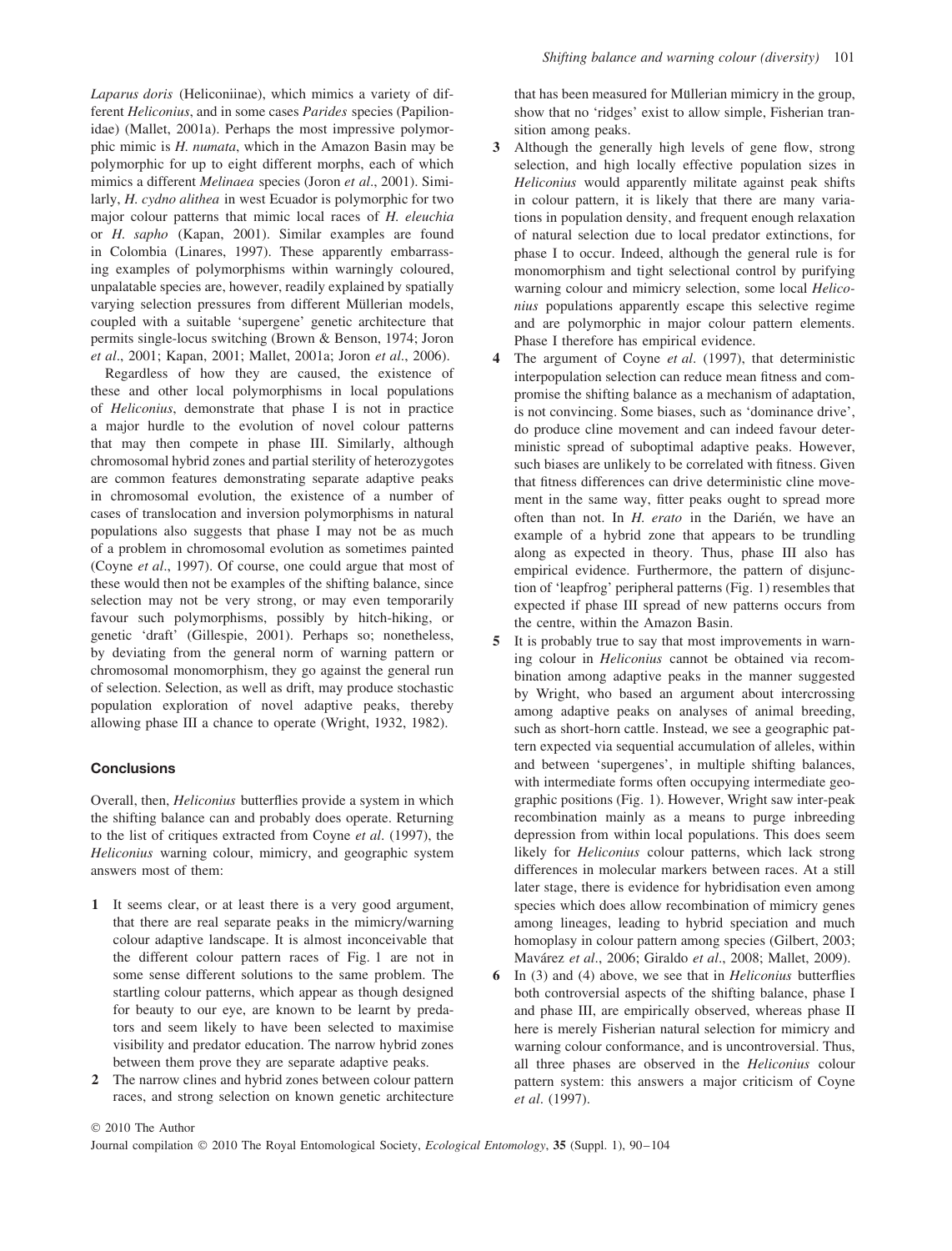Some of the assertions made here are speculative, or supported by still somewhat slender empirical evidence. Future molecular studies could enable tests of the hypothesis that the 'same' colour pattern alleles in different disjunct races have a single origin, as expected if phase III movements caused spread from the centre. More empirical data on phase I and phase III are required. Overall, however, the *Heliconius* work so far support the idea that mimicry colour patterns diversified in part as a result of multiple, stochastic peak shifts, and that incompatible peaks currently compete across clinal boundaries in a dynamic phase III pattern. The idea should at least be borne in mind as an alternative to *deus ex machina* environment forcing, such as biotic drift and Pleistocene (or earlier) refuge theory (Turner & Mallet, 1996). Overall, *Heliconius* provides possibly the most complete system showing that, in addition to individual gene mutations, population-level stochasticity and local experimentation (phase I of the shifting balance) contributes to the raw material of adaptive evolution.

#### **References**

- Barton, N.H. (1979) The dynamics of hybrid zones. *Heredity*, **43**, 341–359.
- Barton, N.H. & Rouhani, S. (1987) The frequency of shifts between alternative equilibria. *Journal of Theoretical Biology*, **125**, 397–418.
- Barton, N.H. & Rouhani, S. (1991) The probability of fixation of a new karyotype in a continuous population. *Evolution*, **45**, 499–517.
- Barton, N.H. & Rouhani, S. (1993) Adaptation and the 'shifting balance'. *Genetical Research*, **61**, 57–74.
- Bates, H.W. (1862) Contributions to an insect fauna of the Amazon valley. Lepidoptera: Heliconidae. *Transactions of the Linnean Society of London*, **23**, 495–566.
- Bates, H.W. (1879) [commentary on Müller's paper]. *Transactions of the Entomological Society of London*, **1879**, xxviii–xxix.
- Beccaloni, G.W. (1997) Ecology, natural history and behaviour of ithomiine butterflies and their mimics in Ecuador (Lepidoptera: Nymphalidae: Ithomiinae). *Tropical Lepidoptera*, **8**, 103–124.
- Beltrán, M.S., Jiggins, C.D., Bull, V., Linares, M., Mallet, J. McMillan, W.O. *et al.* (2002) Phylogenetic discordance at the species boundary: comparative gene genealogies among rapidly radiating *Heliconius* butterflies. *Molecular Biology and Evolution*, **19**, 2176–2190.
- Benson, W.W. (1971) Evidence for the evolution of unpalatability through kin selection in the Heliconiinae (Lepidoptera). *American Naturalist*, **105**, 213–226.
- Benson, W.W. (1972) Natural selection for Müllerian mimicry in *Heliconius erato* in Costa Rica. *Science*, **176**, 936–939.
- Benson, W.W. (1982) Alternative models for infrageneric diversification in the humid tropics: tests with passion vine butterflies. *Biological Diversification in the Tropics* (ed. by G. T. Prance) pp. 608–640. Columbia University Press, New York.
- Blum, M.J. (2002) Rapid movement of a *Heliconius* hybrid zone: evidence for phase III of Wright's shifting balance theory? *Evolution*, **56**, 1992–1998.
- Brower, A.V.Z. (1996) Parallel race formation and the evolution of mimicry in *Heliconius* butterflies: a phylogenetic hypothesis from mitochondrial DNA sequences. *Evolution*, **50**, 195–221.
- Brown, K.S. (1979) *Ecologia Geográfica e Evolução nas Florestas Neotropicais*. Universidade Estadual de Campinas, Campinas, Brazil.
- Brown, K.S. & Benson, W.W. (1974) Adaptive polymorphism associated with multiple Müllerian mimicry in *Heliconius numata* (Lepid.: Nymph.). *Biotropica*, **6**, 205–228.
- Brown, K.S., Sheppard, P.M. & Turner, J.R.G. (1974) Quaternary refugia in tropical America: evidence from race formation in *Heliconius* butterflies. *Proceedings of the Royal Society of London, Series B*, **187**, 369–378.
- Bull, V., Beltrán, M., Jiggins, C.D., McMillan, W.O., Bermingham, E. & Mallet, J. (2006) Polyphyly and gene flow between non-sibling *Heliconius* species. *BMC Biology*, **4**, 11.
- Burton, T.L. & Husband, B.C. (1999) Population cytotype structure in the polyploid *Galax urceolata* (Diapensiaceae). *Heredity*, **82**, 381–390.
- Coyne, J.A., Barton, N.H. & Turelli, M. (1997) Perspective: a critique of Sewall Wright's shifting balance theory of evolution. *Evolution*, **51**, 643–671.
- Coyne, J.A., Barton, N.H. & Turelli, M. (2000) Is Wright's shifting balance process important in evolution? *Evolution*, **54**, 306–317.
- Darwin, C. (1859) *On the Origin of Species by Means of Natural Selection, or the Preservation of Favoured Races in the Struggle for Life*. John Murray, London, U.K.
- Dasmahapatra, K.K., Blum, M.J., Aiello, A., Hackwell, S., Davies, N., Bermingham, E.P. *et al*. (2002) Inferences from a rapidly moving hybrid zone. *Evolution*, **56**, 741–753.
- Eltringham, H. (1917) On specific and mimetic relationships in the genus *Heliconius*. *Transactions of the Entomological Society of London*, **1916**, 101–148.
- Endler, J.A. (1988) Frequency-dependent predation, crypsis, and aposematic coloration. *Philosophical Transactions of the Royal Society of London, Series B*, **319**, 459–472.
- Estrada, C. & Jiggins, C.D. (2008) Interspecific sexual attraction because of convergence in warning coloration: is there a conflict between natural and sexual selection in mimetic species? *Journal of Evolutionary Biology*, **21**, 749–760.
- Fisher, R.A. (1930) *The Genetical Theory of Natural Selection*. Clarendon Press, Oxford, U.K.
- Flanagan, N.S., Tobler, A., Davison, A., Pybus, O.G., Kapan, D.D., Planas, S. *et al.* (2004) The historical demography of Müllerian mimicry in the neotropical *Heliconius* butterflies. *Proceedings of the National Academy of Sciences of the United States of America*, **101**, 9704–9709.
- Fleishman, L.J. (2000) Signal function, signal efficiency and the evolution of anoline lizard dewlap color. *Animal Signals: Signalling and Signal Design in Animal Communication (ed. by Y. Espmark, T. Amundsen & G. Roseny), pp. 209–236. Tapir* Academic Press, Trondheim, Norway.
- Gavrilets, S. (1997) Evolution and speciation on holey adaptive landscapes. *Trends in Ecology & Evolution*, **12**, 307–312.
- Gavrilets, S. & Hastings, A. (1998) Coevolutionary chase in twospecies systems with applications to mimicry. *Journal of Theoretical Biology*, **191**, 415–427.
- Gilbert, L.E. (2003) Adaptive novelty through introgression in *Heliconius* wing patterns: evidence for a shared genetic 'toolbox' from synthetic hybrid zones and a theory of diversification. *Ecology and Evolution Taking Flight: Butterflies as Model Systems* (ed. by C. L. Boggs), pp. 281–318. University of Chicago Press, Chicago, Illinois.
- Gillespie, J.H. (2001) Is the population size of a species relevant to its evolution? *Evolution*, **55**, 2161–2169.
- Giraldo, N., Salazar, C., Jiggins, C.D., Bermingham, E. & Linares, M. (2008) Two sisters in the same dress: *Heliconius* cryptic species. *BMC Evolutionary Biology*, **8**, 324.
- Goodnight, C.J. & Wade, M.J. (2000) The ongoing synthesis: a reply to Coyne, Barton, and Turelli. *Evolution*, **54**, 317–324.
- Hamilton, W.D. (1964) The genetical evolution of social behaviour. *Journal of Theoretical Biology*, **7**, 1–52.

© 2010 The Author

Journal compilation © 2010 The Royal Entomological Society, *Ecological Entomology*, **35** (Suppl. 1), 90–104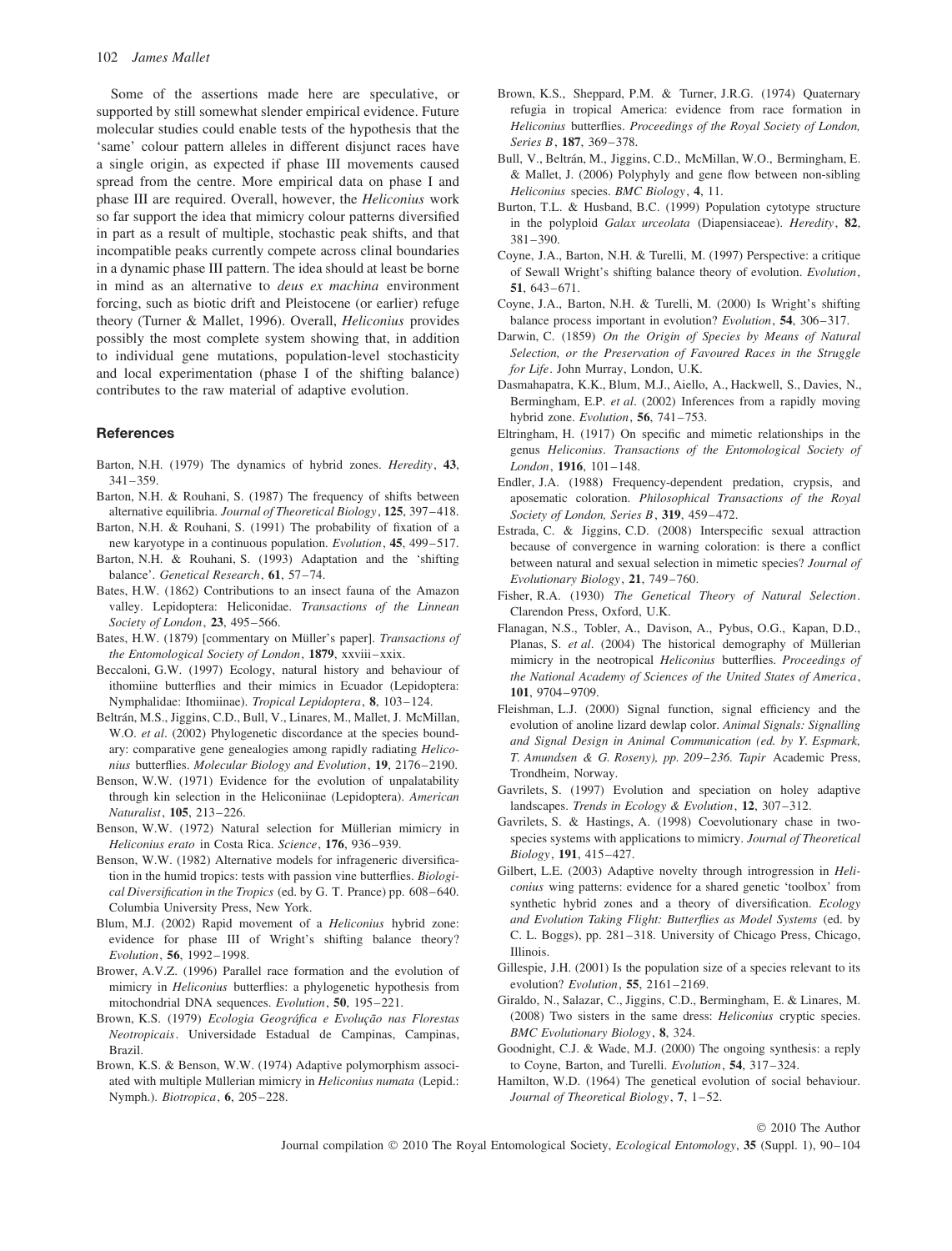- Harvey, P.H., Bull, J.J., Pemberton, M. & Paxton, R.J. (1982) The evolution of aposematic coloration in distasteful prey: a family model. *American Naturalist*, **119**, 710–719.
- Harvey, P.H. & Greenwood, P.J. (1978) Anti-predator defence strategies: some evolutionary problems. *Behavioural Ecology* (ed. by J. R. Krebs), pp. 129–151. Blackwell Scientific, Oxford, U.K.
- Hedrick, P.W. & Levin, D.A. (1984) Kin-founding and the fixation of chromosomal variants. *American Naturalist*, **124**, 789–797.
- Huelsenbeck, J.P. & Ronquist, F. (2001) MRBAYES: bayesian inference of phylogenetic trees. *Bioinformatics*, **17**, 754–755.
- Husband, B.C. (2000) Constraints on polyploid evolution: a test of the minority cytotype exclusion principle. *Proceedings of the Royal Society of London, Series B*, **267**, 217–223.
- Jiggins, C.D., Estrada, C. & Rodrigues, A. (2004) Mimicry and the evolution of pre-mating isolation in *Heliconius melpomene* Linnaeus. *Journal of Evolutionary Biology*, **17**, 680–691.
- Jiggins, C.D. & McMillan, W.O. (1997) The genetic basis of an adaptive radiation: warning colour in two *Heliconius* species. *Proceedings of the Royal Society of London, Series B*, **264**, 1167–1175.
- Jiggins, C.D., McMillan, W.O., King, P. & Mallet, J. (1997) The maintenance of species differences across a *Heliconius* hybrid zone. *Heredity*, **79**, 495–505.
- Jiggins, C.D., Naisbit, R.E., Coe, R.L. & Mallet, J. (2001) Reproductive isolation caused by colour pattern mimicry. *Nature*, **411**, 302–305.
- Joron, M. & Mallet, J. (1998) Diversity in mimicry: paradox or paradigm? *Trends in Ecology & Evolution*, **13**, 461–466.
- Joron, M., Papa, R., Beltrán, M., Chamberlain, N., Mavárez, J., Baxter, S.W. *et al*. (2006) A conserved supergene locus controls colour pattern diversity in *Heliconius* butterflies. *Public Library of Science: Biology*, **4**, e303.
- Joron, M., Wynne, I.R., Lamas, G. & Mallet, J. (2001) Variable selection and the coexistence of multiple mimetic forms of the butterfly *Heliconius numata*. *Evolutionary Ecology*, **13**, 721–754.
- Kapan, D.D. (2001) Three-butterfly system provides a field test of Müllerian mimicry. Nature, 409, 338-340.
- Kirkpatrick, M. & Barton, N. (2006) Chromosome inversions, local adaptation and speciation. *Genetics*, **173**, 419–434.
- Koonin, E.V. (2009) Darwinian evolution in the light of genomics. *Nucleic Acids Research*, **37**, 1011–1034.
- Kronforst, M.R. & Fleming, T.H. (2001) Lack of genetic differentiation among widely spaced subpopulations of a butterfly with home range behaviour. *Heredity*, **86**, 243–250.
- Kronforst, M.R. & Gilbert, L.E. (2008) The population genetics of mimetic diversity in *Heliconius* butterflies. *Proceedings of the Royal Society of London, Series B*, **275**, 493–500.
- Kronforst, M.R., Kapan, D.D. & Gilbert, L.E. (2006) Parallel genetic architecture of parallel adaptive radiations in mimetic *Heliconius* butterflies. *Genetics*, **174**, 535–539.
- Lande, R. (1985) The fixation of chromosomal rearrangements in a subdivided population with local extinction and colonization. *Heredity*, **54**, 323–332.
- Langham, G.M. (2004) Specialized avian predators repeatedly attack novel colour morphs of *Heliconius* butterflies. *Evolution*, **58**, 2783–2787.
- Leimar, O. & Tuomi, J. (1998) Synergistic selection and graded traits. *Evolutionary Ecology*, **12**, 59–71.
- Lenormand, T., Roze, D. & Rousset, F. (2009) Stochasticity in evolution. *Trends in Ecology & Evolution*, **24**, 157–165.
- Levin, D.A. (1975) Minority cytotype exclusion in local plant populations. *Taxon*, **24**, 35–43.
- Linares, M. (1997) The ghost of mimicry past: laboratory reconstitution of an extinct butterfly 'race'. *Heredity*, **78**, 628–635.
- Lindström, L., Alatalo, R.V., Lyytinen, A. & Mappes, J. (2001) Strong antiapostatic selection against novel rare aposematic prey. *Proceedings of the National Academy of Sciences of the United States of America*, **98**, 9181–9184.
- Lynch, M. & Conery, J.S. (2003) The origins of genome complexity. *Science*, **302**, 1401–1404.
- Mallet, J. (1986) Hybrid zones in *Heliconius* butterflies in Panama, and the stability and movement of warning colour clines. *Heredity*, **56**, 191–202.
- Mallet, J. (1989) The genetics of warning colour in Peruvian hybrid zones of *Heliconius erato* and *H. melpomene*. *Proceedings of the Royal Society of London, Series B*, **236**, 163–185.
- Mallet, J. (1993) Speciation, raciation, and color pattern evolution in *Heliconius* butterflies: evidence from hybrid zones. *Hybrid Zones and the Evolutionary Process* (ed. by R. G. Harrison), pp. 226–260. Oxford University Press, New York.
- Mallet, J. (2001a) Causes and consequences of a lack of coevolution in Müllerian mimicry. Evolutionary Ecology, 13, 777–806.
- Mallet, J. (2001b) Mimicry: an interface between psychology and evolution. *Proceedings of the National Academy of Sciences of the United States of America*, **98**, 8928–8930.
- Mallet, J. (2007) Hybrid speciation. *Nature*, **446**, 279–283.
- Mallet, J. (2009) Rapid speciation, hybridization and adaptive radiation in the *Heliconius melpomene* group. *Speciation and Patterns of Diversity* (ed. by R. K. Butlin, D. Schluter and J. R. Bridle), pp. 177–194. Cambridge University Press, Cambridge, Massachusetts.
- Mallet, J. & Barton, N. (1989a) Inference from clines stabilized by frequency-dependent selection. *Genetics*, **122**, 967–976.
- Mallet, J. & Barton, N.H. (1989b) Strong natural selection in a warning color hybrid zone. *Evolution*, **43**, 421–431.
- Mallet, J. & Joron, M. (1999) The evolution of diversity in warning colour and mimicry: polymorphisms, shifting balance, and speciation. *Annual Review of Ecology and Systematics*, **30**, 201–233.
- Mallet, J. & Singer, M.C. (1987) Individual selection, kin selection, and the shifting balance in the evolution of warning colours: the evidence from butterflies. *Biological Journal of the Linnean Society*, **32**, 337–350.
- Mallet, J., Barton, N., Lamas, G., Santisteban, J., Muedas, M. & Eeley, H. (1990) Estimates of selection and gene flow from measures of cline width and linkage disequilibrium in *Heliconius* hybrid zones. *Genetics*, **124**, 921–936.
- Mallet, J., McMillan, W.O. & Jiggins, C.D. (1998) Mimicry and warning color at the boundary between races and species. *Endless Forms: Species and Speciation* (ed. by D. J. Howard), pp. 390–403. Oxford University Press, New York.
- Mavarez, J., Salazar, C., Bermingham, E., Salcedo, C., Jiggins, C.D. ´ & Linares, M. (2006) Speciation by hybridization in *Heliconius* butterflies. *Nature*, **441**, 868–871.
- Müller, F. (1879) Ituna and *Thyridia*; a remarkable case of mimicry in butterflies. *Proceedings of the Entomological Society of London*, **1879**, xx–xxix.
- Otto, S.P. & Whitton, J. (2000) Polyploid incidence and evolution. *Annual Review of Genetics*, **34**, 401–437.
- Peck, S.L., Ellner, S.P. & Gould, F. (1998) A spatially explicit stochastic model demonstrates the feasibility of Wright's shifting balance theory. *Evolution*, **52**, 1834–1839.
- Peck, S.L., Ellner, S.P. & Gould, F. (2000) Varying migration and deme size and the feasibility of the shifting balance. *Evolution*, **54**, 324–327.
- Plowright, R.C. & Owen, R.E. (1980) The evolutionary significance of bumble bee color patterns: a mimetic interpretation. *Evolution*, **34**, 622–637.
- Ramsey, J. & Schemske, D.W. (2002) Neopolyploidy in flowering plants. *Annual Review of Ecology and Systematics*, **33**, 589–639.

© 2010 The Author

Journal compilation © 2010 The Royal Entomological Society, *Ecological Entomology*, **35** (Suppl. 1), 90–104